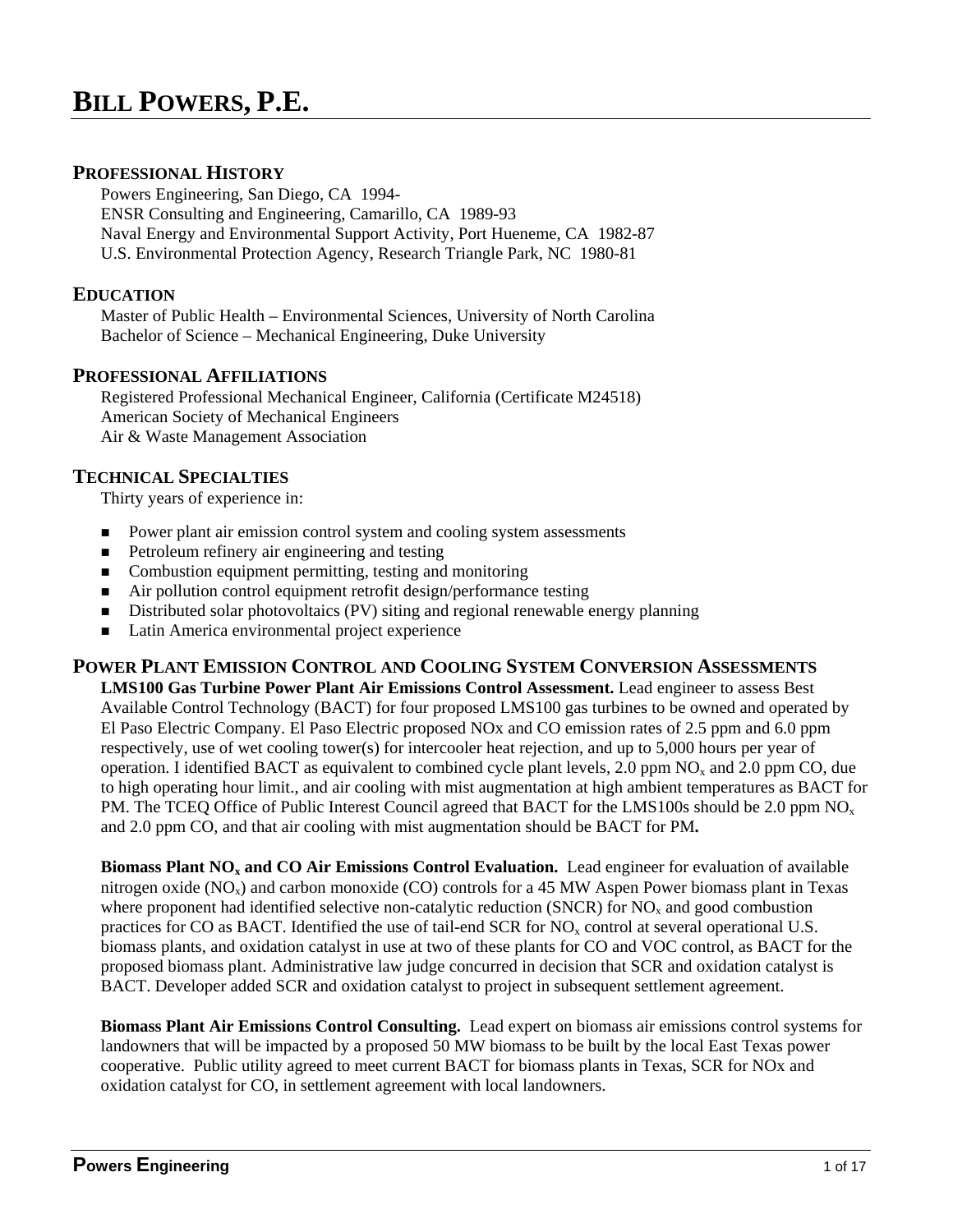**Combined-Cycle Power Plant Startup and Shutdown Emissions.** Lead engineer for analysis of air permit startup and shutdown emissions minimization for combined-cycle power plant proposed for the San Francisco Bay Area. Original equipment was specified for baseload operation prior to suspension of project in early 2000s. Operational profile described in revised air permit was load following with potential for daily start/stop. Recommended that either fast start turbine technology be employed to minimize start/stop emissions or that "demonstrated in practice" operational and control software modifications be employed to minimize startup/shutdown emissions.

**IGCC as BACT for Air Emissions from Proposed 960 MW Coal Plant.** Presented testimony on IGCC as BACT for air emissions reduction from 960 MW coal plant. Applicant received air permit for a pulverized coal plant to be equipped with a baghouse, wet scrubber, and wet ESP for air emissions control. Use of IGCC technology at the emission rates permitted for two recently proposed U.S. IGCC projects, and demonstrated in practice at a Japanese IGCC plant firing Chinese bituminous coal, would substantially reduce potential emissions of  $NO<sub>x</sub>$ ,  $SO<sub>2</sub>$ , and PM. The estimated control cost-effectiveness of substituting IGCC for pulverized coal technology in this case was approximately \$3,000/ton.

**Analysis of Proposed Air Emission Limits for 600 MW Pulverized Coal Plant.** Project engineer tasked with evaluating sufficiency of air emissions limits and control technologies for proposed 600 MW coal plant Arkansas. Determined that the applicant had: 1) not properly identified  $SO_2$ , sulfuric acid mist, and PM BACT control levels for the plant, and 2) improperly utilized an incremental cost effectiveness analysis to justify air emission control levels that did not represent BACT.

**Eight Pulverized Coal Fired 900 MW Boilers – IGCC Alternative with Air Cooling.** Provided testimony on integrated gasification combined cycle (IGCC) as a fully commercial coal-burning alternative to the pulverized coal (PC) technology proposed by TXU for eight 900 MW boilers in East Texas, and East Texas as an ideal location for CO2 sequestration due to presence of mature oilfield CO2 enhanced oil recovery opportunities and a deep saline aquifer underlying the entire region. Also presented testimony on the major increase in regional consumptive water use that would be caused by the evaporative cooling towers proposed for use in the PC plants, and that consumptive water use could be lowered by using IGCC with evaporative cooling towers or by using air-cooled condensers with PC or IGCC technology. TXU ultimately dropped plans to build the eight PC plants as a condition of a corporate buy-out.

**Utility Boilers – Conversion of Existing Once-Through Cooled Boilers to Wet Towers, Parallel Wet-Dry Cooling, or Dry Cooling.** Provided expert testimony and preliminary design for the conversion of four natural gas and/or coal-fired utility boilers (Unit 4, 235 MW; Unit 3, 135 MW; Unit 2, 65 MW; and Unit 1,65 MW) from once-through river water cooling to wet cooling towers, parallel wet-dry cooling, and dry cooling. Major design constraints were available land for location of retrofit cooling systems and need to maintain maximum steam turbine backpressure at or below 5.5 inches mercury to match performance capabilities of existing equipment. Approach temperatures of 12  $\mathrm{P}$  and 13  $\mathrm{P}$  were used for the wet towers. SPX Cooling Technologies F-488 plume-abated wet cells with six feet of packing were used to achieve approach temperatures of 12  $\overline{P}$  and 13  $\overline{P}$ . Annual energy penalty of wet tower retrofit designs is approximately 1 percent. Parallel wet-dry or dry cooling was determined to be technically feasible for Unit 3 based on straightforward access to the Unit 3 surface condenser and available land adjacent to the boiler.

**Utility Boiler – Assessment of Air Cooling and Integrated Gasification/Combined Cycle for Proposed 500 MW Coal-Fired Plant.** Provided expert testimony on the performance of air-cooling and IGCC relative to the conventional closed-cycle wet cooled, supercritical pulverized coal boiler proposed by the applicant. Steam Pro<sup>™</sup> coal-fired power plant design software was used to model the proposed plant and evaluate the impacts on performance of air cooling and plume-abated wet cooling. Results indicated that a conservatively designed aircooled condenser could maintain rated power output at the design ambient temperature of 90 °F. The IGCC comparative analysis indicated that unit reliability comparable to a conventional pulverized coal unit could be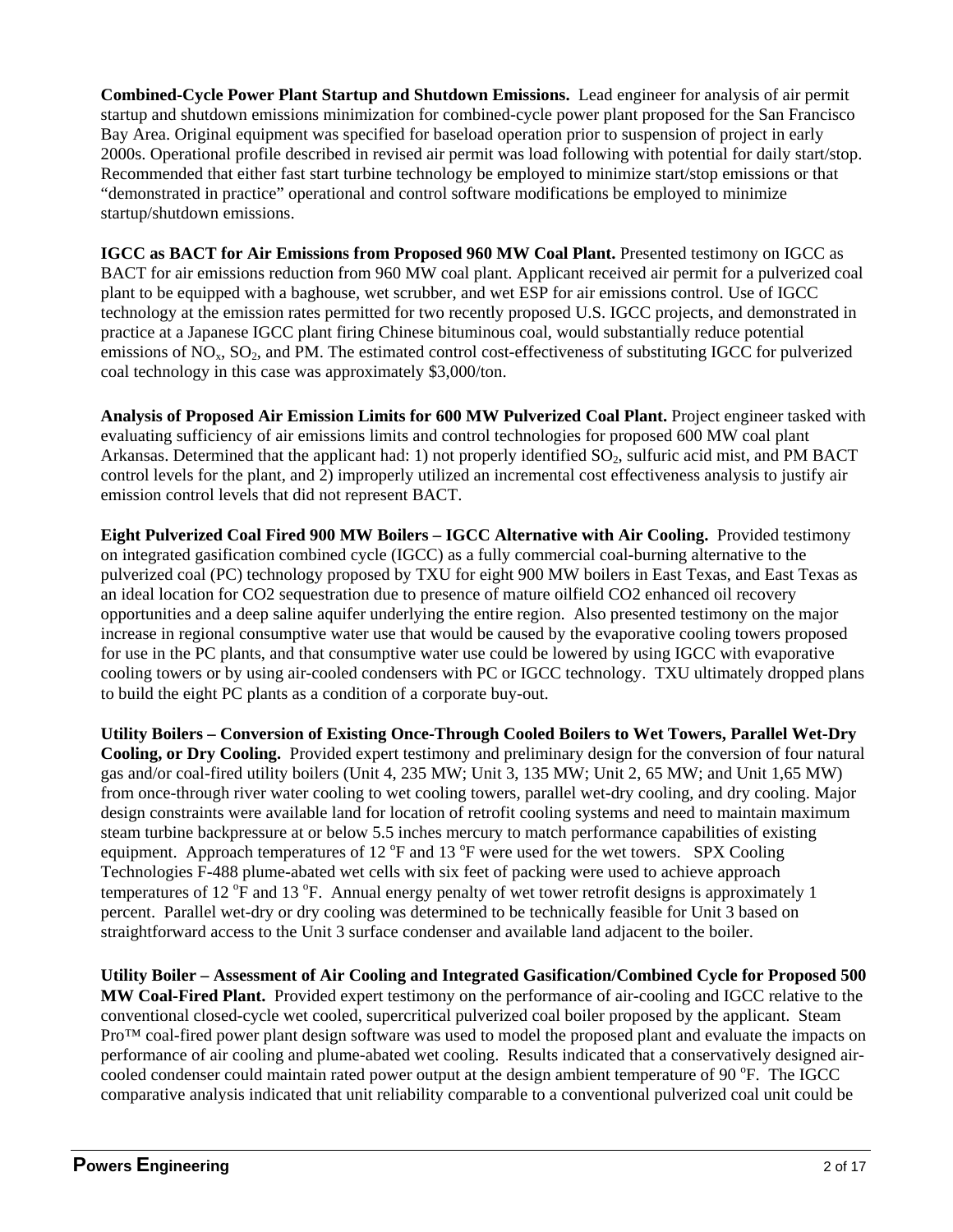achieved by including a spare gasifier in the IGCC design, and that the slightly higher capital cost of IGCC was offset by greater thermal efficiency and reduced water demand and air emissions.

 **Utility Boiler – Assessment of Closed-Cycle Cooling Retrofit Cost for 1,200 MW Oil-Fired Plant.**  Prepared an assessment of the cost and feasibility of a closed-cycle wet tower retrofit for the 1,200 MW Roseton Generating Station. Determined that the cost to retrofit the Roseton plant with plume-abated closed cycle wet cooling was well established based on cooling tower retrofit studies performed by the original owner (Central Hudson Gas & Electric Corp.) and subsequent regulatory agency critique of the cost estimate. Also determined that elimination of redundant and/or excessive budgetary line items in owners cost estimate brings the closed-cycle retrofit in line with expected costs for comparable new or retrofit plume-abated cooling tower applications.

**Nuclear Power Plant – Assessment of Closed-Cycle Cooling Retrofit Cost for 2,000 MW Plant.** Prepared an assessment of the cost and feasibility of a closed-cycle wet tower retrofit for the 2,000 MW Indian Point Generating Station. Determined that the most appropriate arrangement for the hilly site would be an inline plume-abated wet tower instead of the round tower configuration analyzed by the owner. Use of the inline configuration would allow placement of the towers at numerous sites on the property with little or need for blasting of bedrock, greatly reducing the cost of the retrofit. Also proposed an alternative circulating cooling water piping configuration to avoid the extensive downtime projected by the owner for modifications to the existing discharge channel.

**Kentucky Coal-Fired Power Plant – Pulverized Coal vs IGCC.** Expert witness in Sierra Club lawsuit against Peabody Coal Company's plan to construct a 1,500 MW pulverized-coal fired power plant in Kentucky. Presented case that Integrated Gasification Combined Cycle (IGCC) is a superior method for producing power from coal, from environmental and energy efficiency perspective, than the proposed pulverized-coal plant. Presented evidence that IGCC is technically feasible and cost competitive with pulverized coal.

**Power Plant Dry Cooling Symposium – Chair and Organizer.** Chair and organizer of the first symposium held in the U.S. (May 2002) that focused exclusively on dry cooling technology for power plants. Sessions included basic principles of wet and dry cooling systems, performance capabilities of dry cooling systems, case studies of specific installations, and reasons why dry cooling is the predominant form of cooling specified in certain regions of North America (Massachusetts, Nevada, northern Mexico).

Utility Boiler - Best Available NO<sub>x</sub> Control System for 525 MW Coal-Fired Circulating Fluidized Bed **Boiler Plant.** Expert witness in dispute over whether 50 percent NO<sub>x</sub> control using selective non-catalytic reduction (SNCR) constituted BACT for a proposed 525 MW circulating fluidized bed (CFB) boiler plant. Presented testimony that SNCR was capable of continuous NO<sub>y</sub> reduction of greater than 70 percent on a CFB unit and that tail-end selective catalytic reduction (SCR) was technically feasible and could achieve greater than 90 percent  $NO<sub>x</sub>$  reduction.

Utility Boilers – Evaluation of Correlation Between Opacity and PM<sub>10</sub> Emissions at Coal-Fired Plant. Provided expert testimony on whether correlation existed between mass  $PM_{10}$  emissions and opacity during opacity excursions at large coal-fired boiler in Georgia. EPA and EPRI technical studies were reviewed to assess the correlation of opacity and mass emissions during opacity levels below and above 20 percent. A strong correlation between opacity and mass emissions was apparent at a sister plant at opacities less than 20 percent. The correlation suggests that the opacity monitor correlation underestimates mass emissions at opacities greater than 20 percent, but may continue to exhibit a good correlation for the component of mass emissions in the  $PM_{10}$  size range.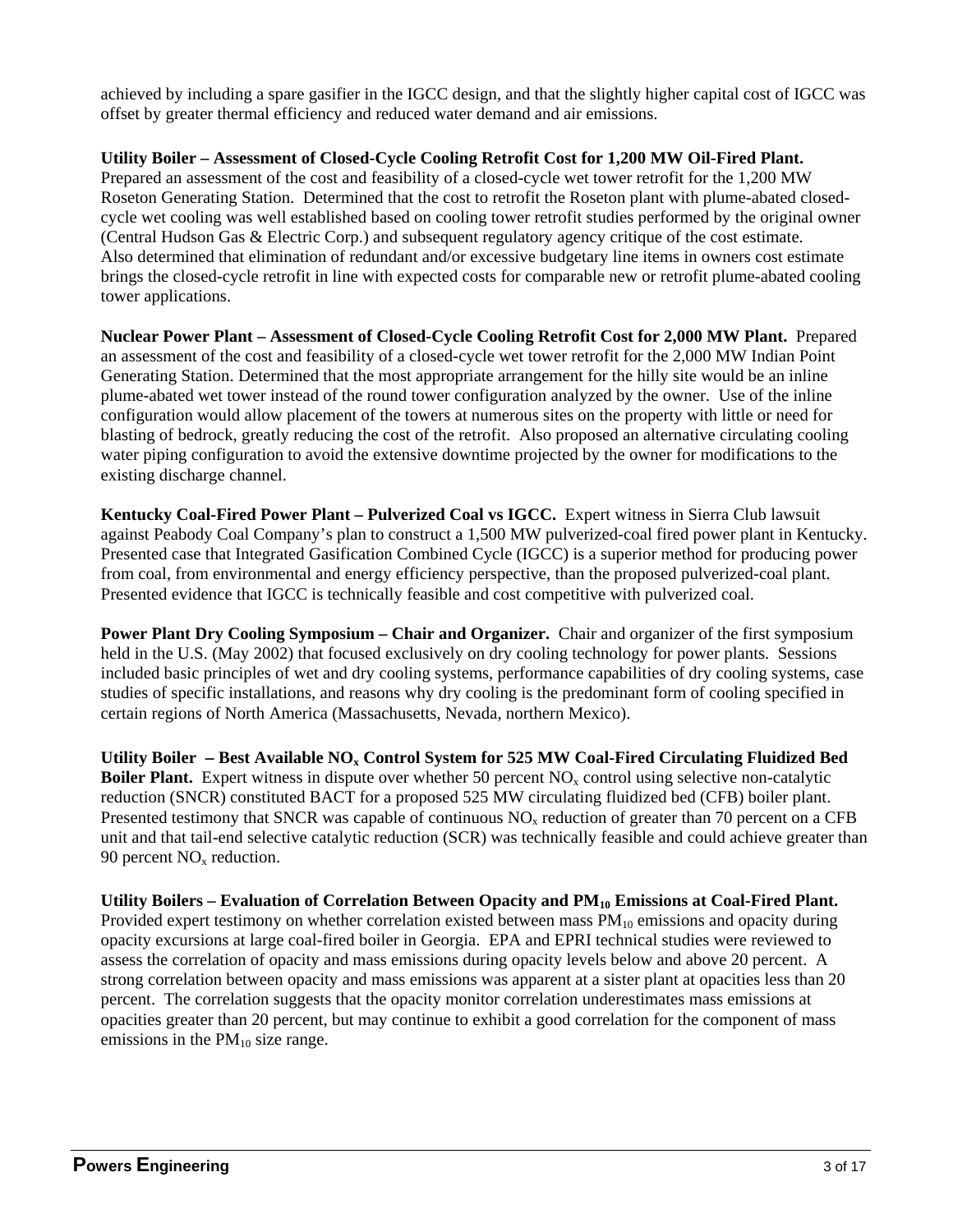### **Utility Boilers Retrofit of SCR and FGD to Existing Coal-Fired Units.**

Expert witness in successful effort to compel an existing coal-fired power plant located in Massachusetts to meet an accelerated  $NO<sub>x</sub>$  and  $SO<sub>2</sub>$  emission control system retrofit schedule. Plant owner argued the installation of advanced  $NO<sub>x</sub>$  and  $SO<sub>2</sub>$  control systems would generate > 1 ton/year of ancillary emissions, such as sulfuric acid mist, and that under Massachusetts Dept. of Environmental Protection regulation ancillary emissions > 1 ton/year would require a BACT evaluation and a two-year extension to retrofit schedule. Successfully demonstrated that no ancillary emissions would be generated if the retrofit  $NO<sub>x</sub>$  and  $SO<sub>2</sub>$  control systems were properly sized and optimized. Plant owner committed to accelerated compliance schedule in settlement agreement.

#### **Utility Boilers – Retrofit of SCR to Existing Natural Gas-Fired Units.**

Lead engineer in successful representation of interests of California coastal city to prevent weakening of an existing countywide utility boiler  $NO<sub>x</sub>$  rule. Weakening of  $NO<sub>x</sub>$  rule would have allowed a merchant utility boiler plant located in the city to operate without installing selective catalytic reduction (SCR)  $NO<sub>x</sub>$  control systems. This project required numerous appearances before the county air pollution control hearing board to successfully defend the existing utility boiler  $NO<sub>x</sub>$  rule.

## **LNG LIQUEFACTION PLANT EXPERIENCE**

**Corpus Christie LNG Air Permit Review**. Conducted review of BACT determinations for the proposed Corpus Christie LNG liquefaction facility in Corpus Christie, TX. Issues addressed included: electric compressor drive systems as alternative to gas turbine compressor drive, technical feasibility and costeffectiveness of SCR to reduce compressor drive gas turbine NOx emissions, and comparative benefits of ground flares over elevated flares to assure consistent flare performance.

## **PETROLEUM REFINERY AIR ENGINEERING/TESTING EXPERIENCE**

**BP Whiting Refinery Expansion Air Permit**. Served as lead engineer on review of netting analysis that resulted in the BP Whiting Refinery Expansion receiving a minor source air permit from the Indiana Department of Environmental Management. Determined that BP Whiting omitted several major sources of emissions, underestimated others, and incorrectly calculated contemporaneous increases and decreases in air emissions. These sources included refinery heaters, flares, coking units, sulfur recovery, and fugitive emissions. These errors and omissions were sufficient in number and magnitude to exceed NSR significance thresholds.

 **Hyperion Refinery Air Permit.** Served as lead engineer on review of BACT determinations in the PSD air permit for the proposed Hyperion Refinery in South Dakota.. BACT review included controls for refinery heaters, cooling systems, fugitive emissions, and greenhouse gases. BACT was identified as SCR for all refinery heaters, use of enclosed ground flare for periodic flare gas emissions from gasification process, and use of leakless fugitive emission components.

 **Big West Refinery Expansion EIS.** Lead engineer on comparative cost analysis of proposed wet cooling tower and fin-fan air cooler for process cooling water for the proposed clean fuels expansion project at the Big West Refinery in Bakersfield, California. Selection of the fin-fin air-cooler would eliminate all consumptive water use and wastewater disposal associated with the cooling tower. Air emissions of VOC and  $PM_{10}$  would be reduced with the fin-fan air-cooler even though power demand of the air-cooler is incrementally higher than that of the cooling tower. Fin-fan air-coolers with approach temperatures of 10 $\mathrm{^{\circ}F}$ and 20  $\degree$ F were evaluated. The annualized cost of the fin-fin air-cooler with a 20  $\degree$ F approach temperature is essentially the same as that of the cooling tower when the cost of all ancillary cooling tower systems are considered.

**Criteria and Air Toxic Pollutant Emissions Inventory for Proposed Refinery Modifications.** Project manager and technical lead for development of baseline and future refinery air emissions inventories for process modifications required to produce oxygenated gasoline and desulfurized diesel fuel at a California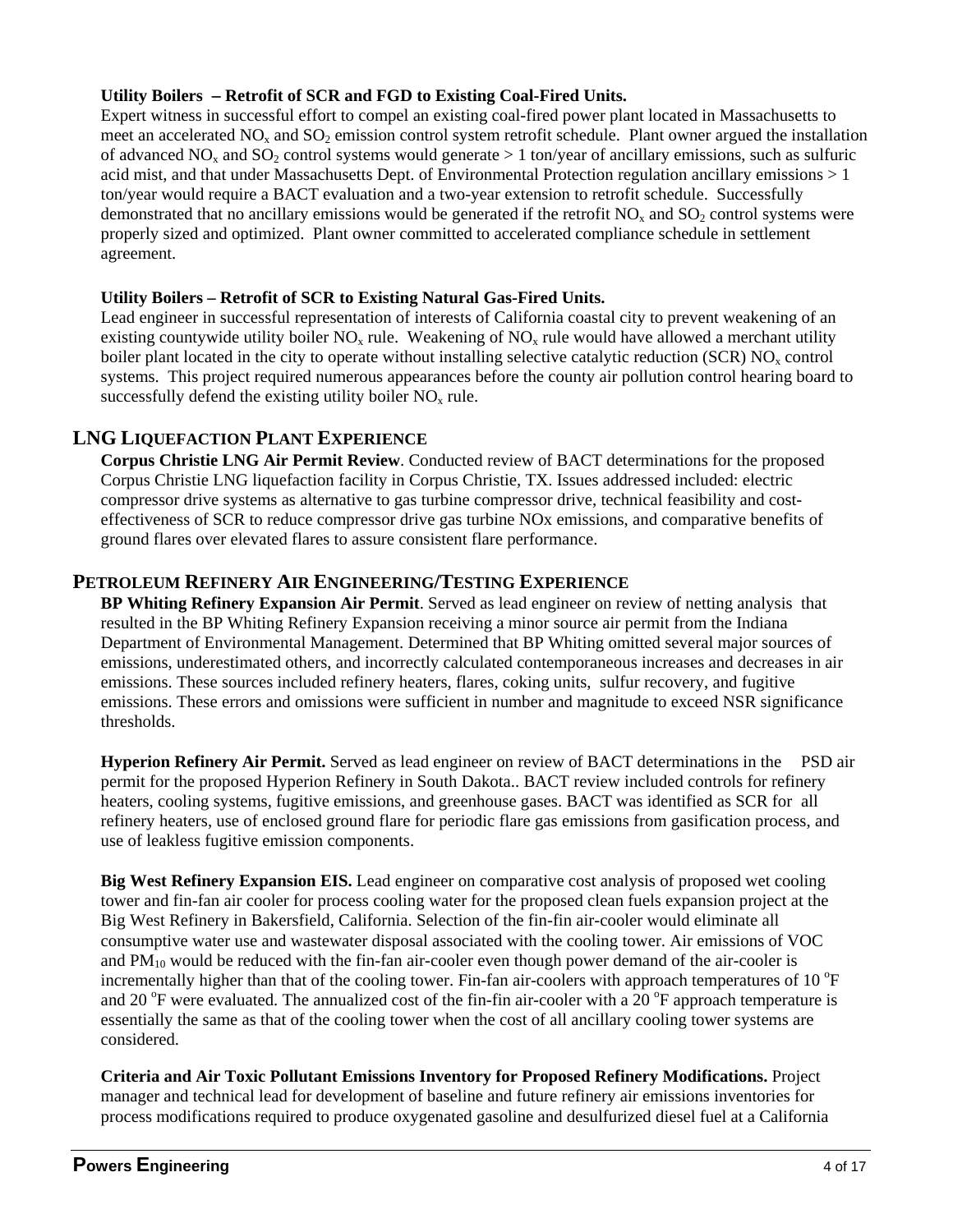refinery. State of the art criteria and air toxic pollutant emissions inventories for refinery point, fugitive and mobile sources were developed. Point source emissions estimates were generated using onsite criteria pollutant test data, onsite air toxics test data, and the latest air toxics emission factors from the statewide refinery air toxics inventory database. The fugitive volatile organic compound (VOC) emissions inventories were developed using the refinery's most recent inspection and maintenance (I&M) monitoring program test data to develop site-specific component VOC emission rates. These VOC emission rates were combined with speciated air toxics test results for the principal refinery process streams to produce fugitive VOC air toxics emission rates. The environmental impact report (EIR) that utilized this emission inventory data was the first refinery "Clean Fuels" EIR approved in California.

**Development of Air Emission Standards for Petroleum Refinery Equipment - Peru.** Served as principal technical consultant to the Peruvian Ministry of Energy in Mines (MEM) for the development of air emission standards for Peruvian petroleum refineries. The sources included in the scope of this project included: 1)  $SO<sub>2</sub>$ and  $NO<sub>x</sub>$  refinery heaters and boilers, 2) desulfurization of crude oil, particulate and  $SO<sub>2</sub>$  controls for fluid catalytic cracking units (FCCU), 3) VOC and CO emissions from flares, 4) vapor recovery systems for marine unloading, truck loading, and crude oil/refined products storage tanks, and 5) VOC emissions from process fugitive sources such as pressure relief valves, pumps, compressors and flanges. Proposed emission limits were developed for new and existing refineries based on a thorough evaluation of the available air emission control technologies for the affected refinery sources. Leading vendors of refinery control technology, such as John Zink and Exxon Research, provided estimates of retrofit costs for the largest Peruvian refinery, La Pampilla, located in Lima. Meetings were held with refinery operators and MEM staff to discuss the proposed emission limits and incorporate mutually agreed upon revisions to the proposed limits for existing Peruvian refineries.

**Air Toxic Pollutant Emissions Inventory for Existing Refinery.** Project manager and technical lead for air toxic pollutant emissions inventory at major California refinery. Emission factors were developed for refinery heaters, boilers, flares, sulfur recovery units, coker deheading, IC engines, storage tanks, process fugitives, and catalyst regeneration units. Onsite source test results were utilized to characterize emissions from refinery combustion devices. Where representative source test results were not available, AP-42 VOC emission factors were combined with available VOC air toxics speciation profiles to estimate VOC air toxic emission rates. A risk assessment based on this emissions inventory indicated a relatively low health risk associated with refinery operations. Benzene, 1,3-butadiene and PAHs were the principal health risk related pollutants emitted.

**Air Toxics Testing of Refinery Combustion Sources.** Project manager for comprehensive air toxics testing program at a major California refinery. Metals,  $Cr<sup>+6</sup>$ , PAHs, H<sub>2</sub>S and speciated VOC emissions were measured from refinery combustion sources. High temperature  $Cr^{+6}$  stack testing using the EPA  $Cr^{+6}$  test method was performed for the first time in California during this test program. Representatives from the California Air Resources Board source test team performed simultaneous testing using ARB Method 425 (Cr+6) to compare the results of EPA and ARB  $Cr^{+6}$  test methodologies. The ARB approved the test results generated using the high temperature EPA  $Cr^{+6}$  test method.

**Air Toxics Testing of Refinery Fugitive Sources.** Project manager for test program to characterize air toxic fugitive VOC emissions from fifteen distinct process units at major California refinery. Gas, light liquid, and heavy liquid process streams were sampled. BTXE, 1,3-butadiene and propylene concentrations were quantified in gas samples, while BTXE, cresol and phenol concentrations were measured in liquid samples. Test results were combined with AP-42 fugitive VOC emission factors for valves, fittings, compressors, pumps and PRVs to calculate fugitive air toxics VOC emission rates.

## **COMBUSTION EQUIPMENT PERMITTING, TESTING AND MONITORING**

### **EPRI Gas Turbine Power Plant Permitting Documents – Co-Author.**

Co-authored two Electric Power Research Institute (EPRI) gas turbine power plant siting documents. Responsibilities included chapter on state-of-the-art air emission control systems for simple-cycle and combined-cycle gas turbines, and authorship of sections on dry cooling and zero liquid discharge systems.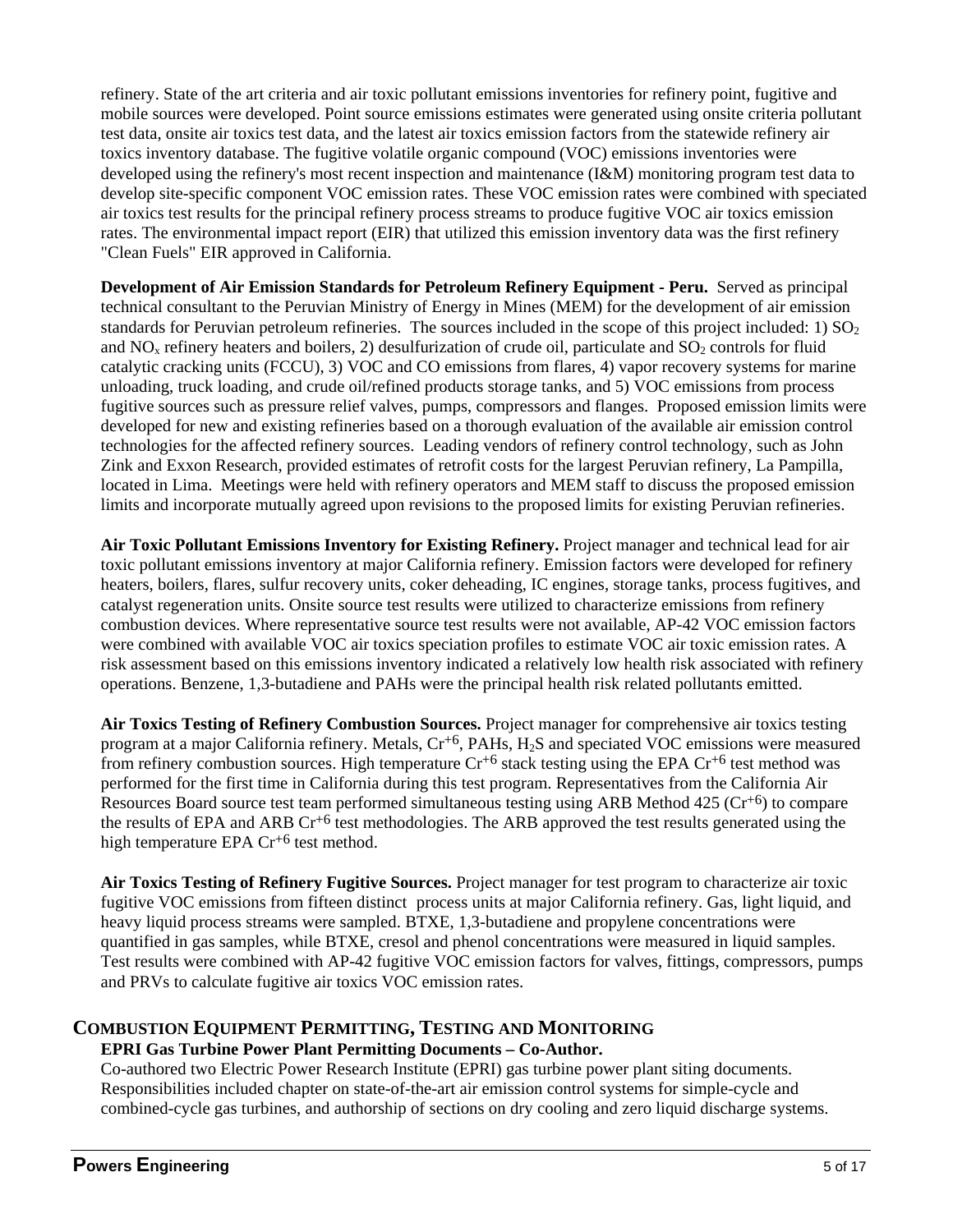### **Air Permits for 50 MW Peaker Gas Turbines – Six Sites Throughout California.**

Responsible for preparing all aspects of air permit applications for five 50 MW FT-8 simple-cycle turbine installations at sites around California in response to emergency request by California state government for additional peaking power. Units were designed to meet 2.0 ppm NOx using standard temperature SCR and innovative dilution air system to maintain exhaust gas temperature within acceptable SCR range. Oxidation catalyst is also used to maintain CO below 6.0 ppm.

**Kauai 27 MW Cogeneration Plant – Air Emission Control System Analysis.** Project manager to evaluate technical feasibility of SCR for 27 MW naphtha-fired turbine with once-through heat recovery steam generator. Permit action was stalled due to questions of SCR feasibility. Extensive analysis of the performance of existing oil-fired turbines equipped with SCR, and bench-scale tests of SCR applied to naphtha-fired turbines, indicated that SCR would perform adequately. Urea was selected as the SCR reagent given the wide availability of urea on the island. Unit is first known application of urea-injected SCR on a naphtha-fired turbine. **Microturbines Ronald Reagan Library, Ventura County, California.** 

Project manager and lead engineer or preparation of air permit applications for microturbines and standby boilers. The microturbines drive the heating and cooling system for the library. The microturbines are certified by the manufacturer to meet the 9 ppm  $NO_x$  emission limit for this equipment. Low-NO<sub>x</sub> burners are BACT for the standby boilers.

#### **Hospital Cogeneration Microturbines – South Coast Air Quality Management District.**

Project manager and lead engineer for preparation of air permit application for three microturbines at hospital cogeneration plant installation. The draft Authority To Construct (ATC) for this project was obtained two weeks after submittal of the ATC application. 30-day public notification was required due to the proximity of the facility to nearby schools. The final ATC was issued two months after the application was submitted, including the 30-day public notification period.

**Gas Turbine Cogeneration – South Coast Air Quality Management District.** Project manager and lead engineer for preparation of air permit application for two 5.5 MW gas turbines in cogeneration configuration for county government center. The turbines will be equipped with selective catalytic reduction (SCR) and oxidation catalyst to comply with SCAQMD BACT requirements. Aqueous urea will be used as the SCR reagent to avoid trigger hazardous material storage requirements. A separate permit will be obtained for the  $NO<sub>x</sub>$  and CO continuous emissions monitoring systems. The ATCs is pending.

#### Industrial Boilers – NO<sub>x</sub> BACT Evaluation for San Diego County Boilers.

Project manager and lead engineer for preparation of Best Available Control Technology (BACT) evaluation for three industrial boilers to be located in San Diego County. The BACT included the review of low  $NO<sub>x</sub>$ burners, FGR, SCR, and low temperature oxidation (LTO). State-of-the-art ultra low  $NO<sub>x</sub>$  burners with a 9 ppm emissions guarantee were selected as  $NO<sub>x</sub> BACT$  for these units.

#### Peaker Gas Turbines – Evaluation of NO<sub>x</sub> Control Options for Installations in San Diego County.

Lead engineer for evaluation of  $NO<sub>x</sub>$  control options available for 1970s vintage simple-cycle gas turbines proposed for peaker sites in San Diego County. Dry low-NO<sub>x</sub> (DLN) combustors, catalytic combustors, hightemperature SCR, and  $NO<sub>x</sub>$  absorption/conversion (SCONO<sub>x</sub>) were evaluated for each candidate turbine make/model. High-temperature SCR was selected as the NOx control option to meet a 5 ppm  $NO<sub>x</sub>$  emission requirement.

### **Hospital Cogeneration Plant Gas Turbines – San Joaquin Valley Unified Air Pollution Control District.**

Project manager and lead engineer for preparation of air permit application and Best Available Control Technology (BACT) evaluation for hospital cogeneration plant installation. The BACT included the review of DLN combustors, catalytic combustors, high-temperature SCR and SCONO<sub>x</sub>. DLN combustion followed by high temperature SCR was selected as the  $NO<sub>x</sub>$  control system for this installation. The high temperature SCR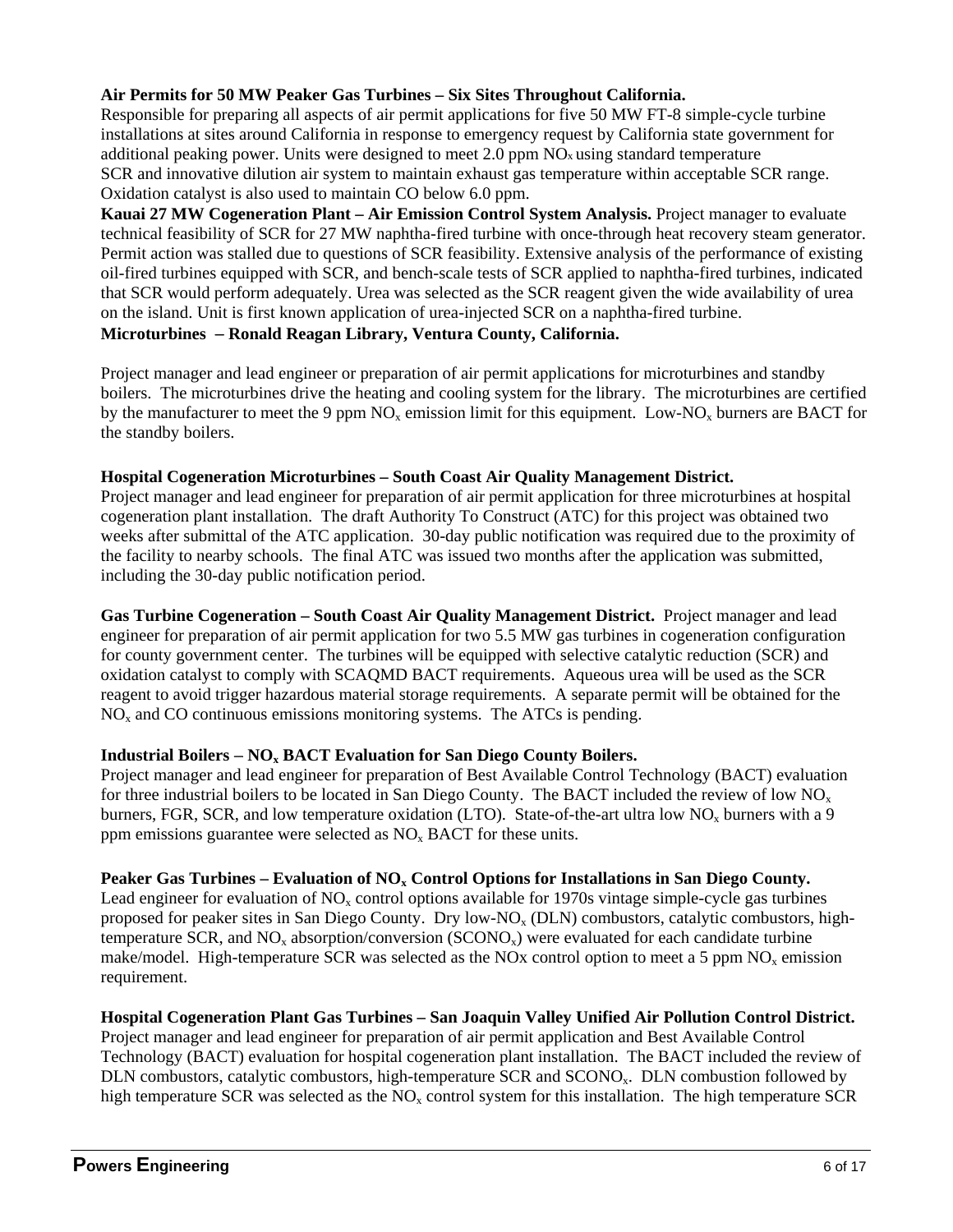is located upstream of the heat recovery steam generator (HRSG) to allow the diversion of exhaust gas around the HRSG without compromising the effectiveness of the  $NO<sub>x</sub>$  control system.

### **1,000 MW Coastal Combined-Cycle Power Plant – Feasibility of Dry Cooling.**

Expert witness in on-going effort to require use of dry cooling on proposed 1,000 MW combined-cycle "repower" project at site of an existing 1,000 MW utility boiler plant. Project proponent argued that site was two small for properly sized air-cooled condenser (ACC) and that use of ACC would cause 12-month construction delay. Demonstrated that ACC could easily be located on the site by splitting total of up to 80 cells between two available locations at the site. Also demonstrated that an ACC optimized for low height and low noise would minimize or eliminate proponent claims of negative visual and noise impacts.

#### **Industrial Cogeneration Plant Gas Turbines Upgrade of Turbine Power Output.**

Project manager and lead engineer for preparation of Best Available Control Technology (BACT) evaluation for proposed gas turbine upgrade. The BACT included the review of DLN combustors, catalytic combustors, high-, standard-, and low-temperature SCR, and SCONO<sub>x</sub>. Successfully negotiated air permit that allowed facility to initially install DLN combustors and operate under a  $NO<sub>x</sub>$  plantwide "cap." Within two major turbine overhauls, or approximately eight years, the  $NO<sub>x</sub>$  emissions per turbine must be at or below the equivalent of 5 ppm. The 5 ppm  $NO<sub>x</sub>$  target will be achieved through technological in-combustor  $NO<sub>x</sub>$  control such as catalytic combustion, or SCR or SCR equivalent end-of-pipe  $NO<sub>x</sub>$  control technologies if catalytic combustion is not available.

#### **Gas Turbines Modification of RATA Procedures for Time-Share CEM.**

Project manager and lead engineer for the development of alternate CO continuous emission monitor (CEM) Relative Accuracy Test Audit (RATA) procedures for time-share CEM system serving three 7.9 MW turbines located in San Diego. Close interaction with San Diego APCD and EPA Region 9 engineers was required to receive approval for the alternate CO RATA standard. The time-share CEM passed the subsequent annual RATA without problems as a result of changes to some of the CEM hardware and the more flexible CO RATA standard.

Gas Turbines – Evaluation of NO<sub>x</sub> Control Technology Performance. Lead engineer for performance review of dry low-NO<sub>x</sub> combustors, catalytic combustors, high-, standard-, and low-temperature selective catalytic reduction (SCR), and  $NO<sub>x</sub>$  absorption/conversion (SCONO<sub>x</sub>). Major turbine manufacturers and major manufacturers of end-of-pipe  $NO<sub>x</sub>$  control systems for gas turbines were contacted to determine current cost and performance of  $NO<sub>x</sub>$  control systems. A comparison of 1993 to 1999 "\$/kwh" and "\$/ton" cost of these control systems was developed in the evaluation.

#### Gas Turbines – Evaluation of Proposed NO<sub>x</sub> Control System to Achieve 3 ppm Limit.

Lead engineer for evaluation for proposed combined cycle gas turbine  $NO<sub>x</sub>$  and CO control systems. Project was in litigation over contract terms, and there was concern that the GE Frame 7FA turbine could not meet the  $3$  ppm  $NO<sub>x</sub>$  permit limit using a conventional combustor with water injection followed by SCR. Operations personnel at GE Frame 7FA installatins around the country were interviewed, along with principal SCR vendors, to corroborate that the installation could continuously meet the 3 ppm  $NO<sub>x</sub>$  limit.

### **Gas Turbines Title V "Presumptively Approvable" Compliance Assurance Monitoring Protocol.**

Project manager and lead engineer for the development of a "presumptively approval"  $NO<sub>x</sub>$  parametric emissions monitoring system (PEMS) protocol for industrial gas turbines. "Presumptively approvable" means that any gas turbine operator selecting this monitoring protocol can presume it is acceptable to the U.S. EPA. Close interaction with the gas turbine manufacturer's design engineering staff and the U.S. EPA Emissions Measurement Branch (Research Triangle Park, NC) was required to determine modifications necessary to the current PEMS to upgrade it to "presumptively approvable" status.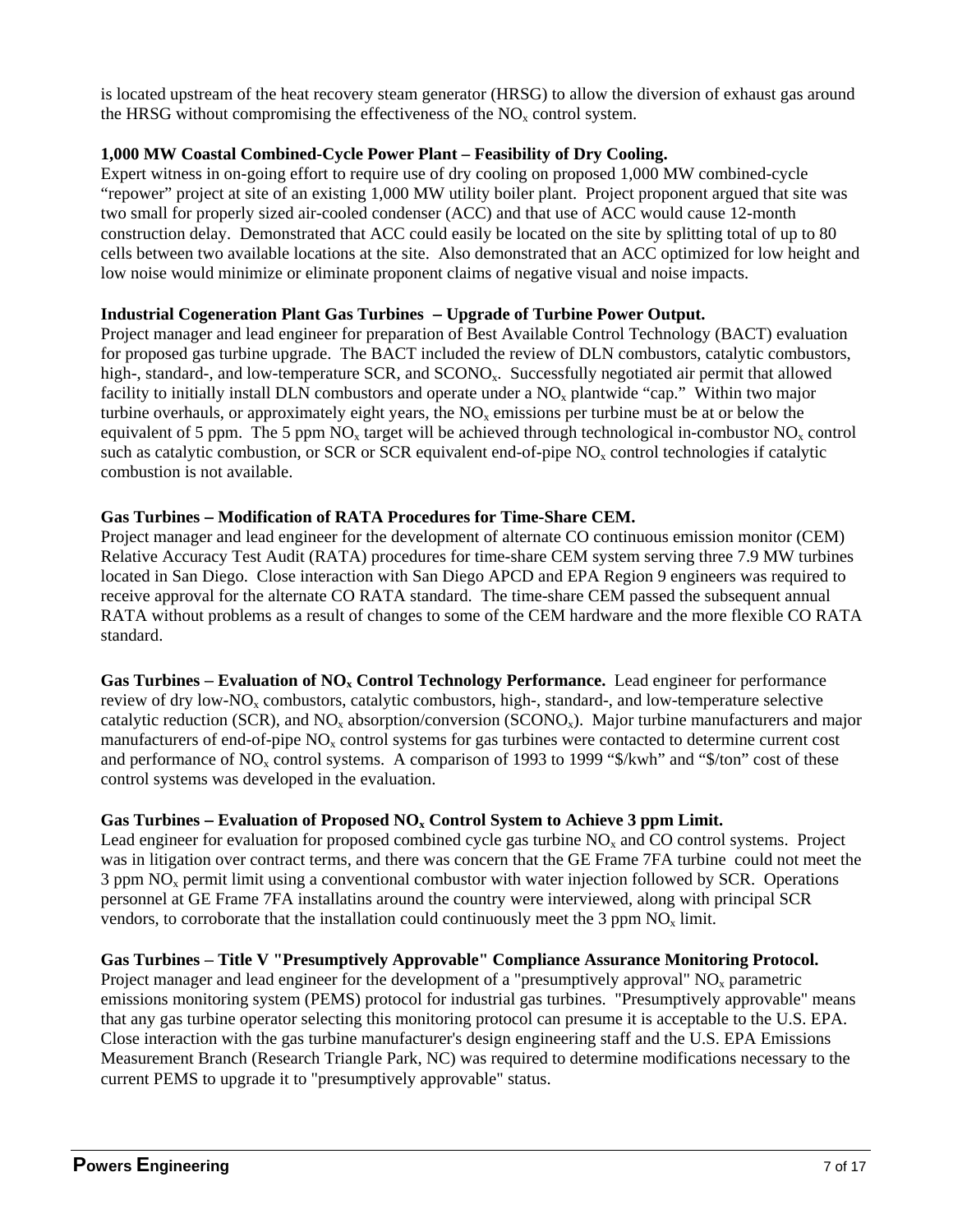**Environmental Due Diligence Review of Gas Turbine Sites – Mexico.** Task leader to prepare regulatory compliance due diligence review of Mexican requirements for gas turbine power plants. Project involves eleven potential sites across Mexico, three of which are under construction. Scope involves identification of all environmental, energy sales, land use, and transportation corridor requirements for power projects in Mexico. Coordinator of Mexican environmental subcontractors gathering on-site information for each site, and translator of Spanish supporting documentation to English.

**Development of Air Emission Standards for Gas Turbines - Peru.** Served as principal technical consultant to the Peruvian Ministry of Energy in Mines (MEM) for the development of air emission standards for Peruvian gas turbine power plants. All major gas turbine power plants in Peru are currently using water injection to increase turbine power output. Recommended that 42 ppm on natural gas and 65 ppm on diesel (corrected to 15%  $O_2$ ) be established as the NO<sub>x</sub> limit for existing gas turbine power plants. These limits reflect NO<sub>x</sub> levels readily achievable using water injection at high load. Also recommended that new gas turbine sources be subject to a BACT review requirement.

**Gas Turbines Title V Permit Templates.** Lead engineer for the development of standardized permit templates for approximately 100 gas turbines operated by the oil and gas industry in the San Joaquin Valley. Emissions limits and monitoring requirements were defined for units ranging from GE Frame 7 to Solar Saturn turbines. Stand-alone templates were developed based on turbine size and  $NO<sub>x</sub>$  control equipment.  $NO<sub>x</sub>$ utilized in the target turbine population ranged from water injection alone to water injection combined with SCR.

**Gas Turbines – Evaluation of**  $NO<sub>x</sub>$ **,**  $SO<sub>2</sub>$  **and PM Emission Profiles.** Performed a comparative evaluation of the  $NO<sub>x</sub>$ ,  $SO<sub>2</sub>$  and particulate (PM) emission profiles of principal utility-scale gas turbines for an independent power producer evaluating project opportunities in Latin America. All gas turbine models in the 40 MW to 240 MW range manufactured by General Electric, Westinghouse, Siemens and ABB were included in the evaluation.

**Stationary Internal Combustion Engine (ICE) RACT/BARCT Evaluation.** Lead engineer for evaluation of retrofit NO<sub>y</sub> control options available for the oil and gas production industry gas-fired ICE population in the San Joaquin Valley affected by proposed RACT and BARCT emission limits. Evaluation centered on leanburn compressor engines under 500 bhp, and rich-burn constant and cyclically loaded (rod pump) engines under 200 bhp. The results of the evaluation indicated that rich burn cyclically-loaded rod pump engines comprised 50 percent of the affected ICE population, though these ICEs accounted for only 5 percent of the uncontrolled gas-fired stationary ICE  $NO<sub>x</sub>$  emissions. Recommended retrofit  $NO<sub>x</sub>$  control strategies included: air/fuel ratio adjustment for rod pump ICEs, Non-selective catalytic reduction (NSCR) for rich-burn, constant load ICEs, and "low emission" combustion modifications for lean burn ICEs.

**Development of Air Emission Standards for Stationary ICEs - Peru.** Served as principal technical consultant to the Peruvian Ministry of Energy in Mines (MEM) for the development of air emission standards for Peruvian stationary ICE power plants. Draft 1997 World Bank NO<sub>x</sub> and particulate emission limits for stationary ICE power plants served as the basis for proposed MEM emission limits. A detailed review of ICE emissions data provided in PAMAs submitted to the MEM was performed to determine the level of effort that would be required by Peruvian industry to meet the proposed  $NO<sub>x</sub>$  and particulate emission limits. The draft 1997 WB emission limits were revised to reflect reasonably achievable NOx and particulate emission limits for ICEs currently in operation in Peru.

**Air Toxics Testing of Natural Gas-Fired ICEs.** Project manager for test plan/test program to measure volatile and semi-volatile organic air toxics compounds from fourteen gas-fired ICEs used in a variety of oil and gas production applications. Test data was utilized by oil and gas production facility owners throughout California to develop accurate ICE air toxics emission inventories.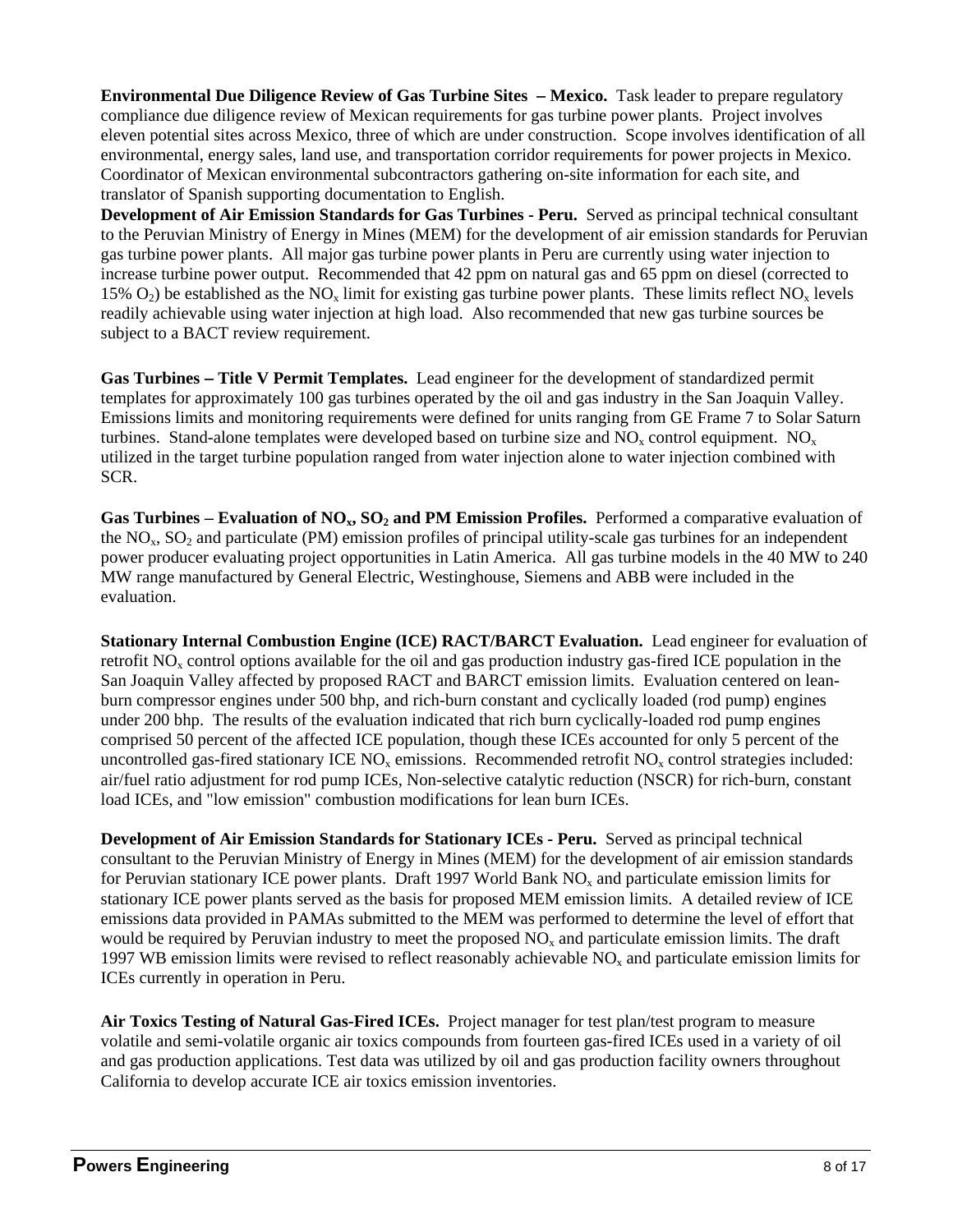# **AIR ENGINEERING/AIR TESTING PROJECT EXPERIENCE GENERAL**

**Reverse Air Fabric Filter Retrofit Evaluation – Coal-Fired Boiler.** Lead engineer for upgrade of reverse air fabric filters serving coal-fired industrial boilers. Fluorescent dye injected to pinpoint broken bags and damper leaks. Corrosion of pneumatic actuators serving reverse air valves and inadequate insulation identified as principal causes of degraded performance.

**Pulse-Jet Fabric Filter Performance Evaluation – Gold Mine.** Lead engineer on upgrade of pulse-jet fabric filter and associated exhaust ventilation system serving an ore-crushing facility at a gold mine. Fluorescent dye used to identify bag collar leaks, and modifications were made to pulse air cycle time and duration. This marginal source was in compliance at 20 percent of emission limit following completion of repair work.

**Pulse-Jet Fabric Filter Retrofit - Gypsum Calciner.** Lead engineer on upgrade of pulse-jet fabric filter controlling particulate emissions from a gypsum calciner. Recommendations included a modified bag clamping mechanism, modified hopper evacuation valve assembly, and changes to pulse air cycle time and pulse duration.

Wet Scrubber Retrofit – Plating Shop. Project engineer on retrofit evaluation of plating shop packed-bed wet scrubbers failing to meet performance guarantees during acceptance trials, due to excessive mist carryover. Recommendations included relocation of the mist eliminator (ME), substitution of the original chevron blade ME with a mesh pad ME, and use of higher density packing material to improve exhaust gas distribution. Wet scrubbers passed acceptance trials following completion of recommended modifications.

**Electrostatic Precipitator (ESP) Retrofit Evaluation MSW Boiler.** Lead engineer for retrofit evaluation of single field ESP on a municipal solid waste (MSW) boiler. Recommendations included addition of automated power controller, inlet duct turning vanes, and improved collecting plate rapping system.

**ESP Electric Coil Rapper Vibration Analysis Testing - Coal-Fired Boiler.** Lead engineer for evaluation of ESP rapper effectiveness test program on three field ESP equipped with "magnetically induced gravity return" (MIGR) rappers. Accelerometers were placed in a grid pattern on ESP collecting plates to determine maximum instantaneous plate acceleration at a variety of rapper power setpoints. Testing showed that the rappers met performance specification requirements.

**Aluminum Remelt Furnace Particulate Emissions Testing.** Project manager and lead engineer for high temperature (1,600 °F) particulate sampling of a natural gas-fired remelt furnace at a major aluminum rolling mill. Objectives of test program were to: 1) determine if condensable particulate was present in stack gases, and 2) to validate the accuracy of the in-stack continuous opacity monitor (COM). Designed and constructed a customized high temperature (inconel)  $PM_{10}/Mtd$  17 sampling assembly for test program. An onsite natural gas-fired boiler was also tested to provide comparative data for the condensable particulate portion of the test program. Test results showed that no significant levels of condensable particulate in the remelt furnace exhaust gas, and indicated that the remelt furnace and boiler had similar particulate emission rates. Test results also showed that the COM was accurate.

**Aluminum Remelt Furnace CO and NOx Testing.** Project manager and lead engineer for continuous weeklong testing of CO and  $NO<sub>x</sub>$  emissions from aluminum remelt furnace. Objective of test program was to characterize CO and  $NO_x$  emissions from representative remelt furnace for use in the facility's criteria pollution emissions inventory. A TECO Model 48 CO analyzer and a TECO Model 10  $NO<sub>x</sub>$  analyzer were utilized during the test program to provide  $+1$  ppm measurement accuracy, and all test data was recorded by an automated data acquisition system.

## **DISTRIBUTED SOLAR PV SITING AND REGIONAL RENEWABLE ENERGY PLANNING**

**Bay Area Smart Energy 2020 Plan .** Author of the March 2012 *Bay Area Smart Energy 2020* strategic energy plan for the nine-county region surrounding San Francisco Bay. This plan uses the zero net energy building targets in the *California Energy Efficiency Strategic Plan* as a framework to achieve a 60 percent reduction in GHG emissions from Bay Area electricity usage, and a 50 percent reduction in peak demand for grid electricity,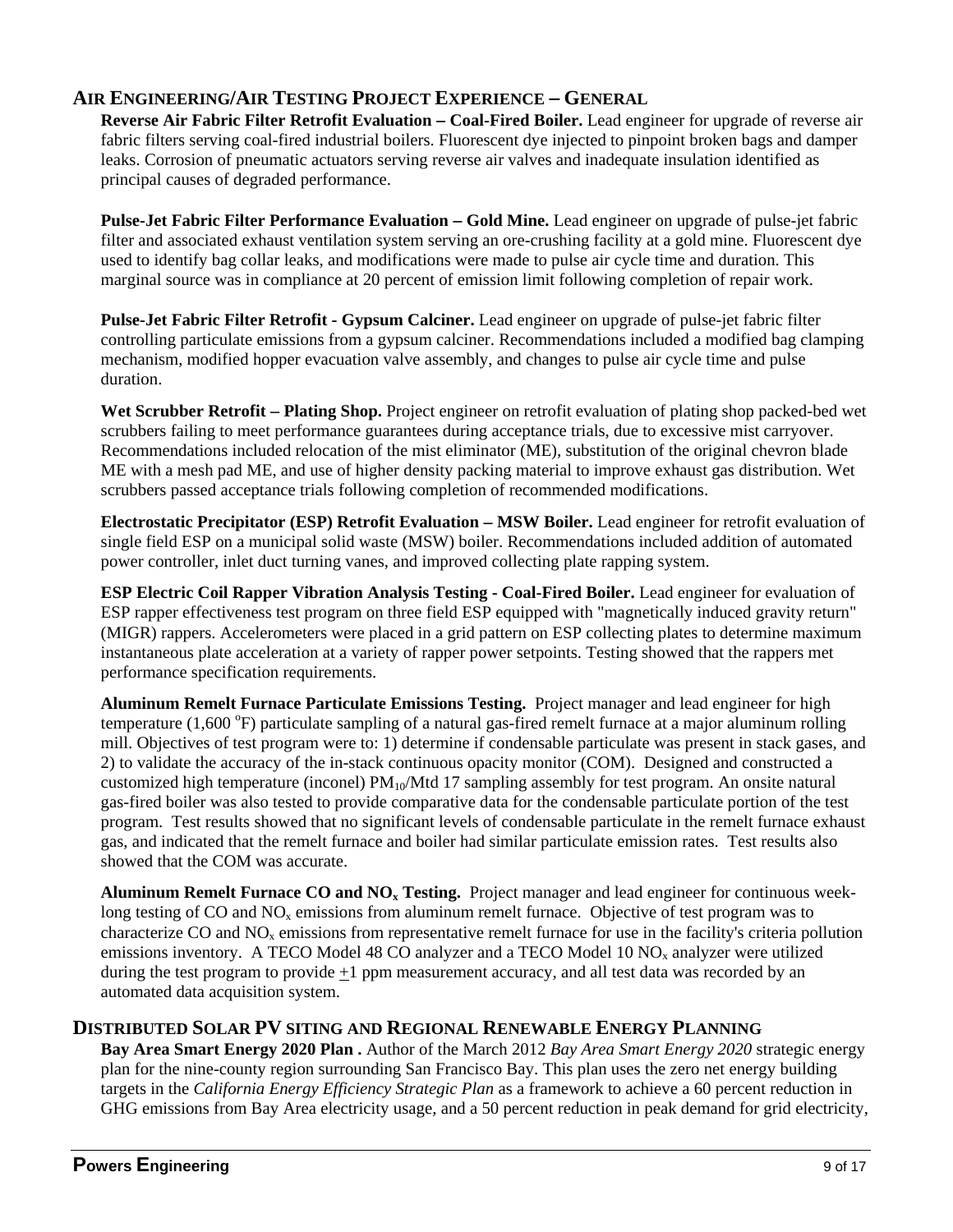by 2020. The 2020 targets in the plan include: 25 percent of detached homes and 20 percent of commercial buildings achieving zero net energy, adding 200 MW of community-scale microgrid battery storage and 400 MW of utility-scale battery storage, reduction in air conditioner loads by 50 percent through air conditioner cycling and targeted incentive funds to assure highest efficiency replacement units, and cooling system modifications to increase power output from The Geysers geothermal production zone in Sonoma County. Report is available online at: http://pacificenvironment.org/-1-87.

**Solar PV technology selection and siting for SDG&E Solar San Diego project.** Served as PV technology expert in California Public Utilities Commission proceeding to define PV technology and sites to be used in San Diego Gas & Electric (SDG&E) \$250 million "Solar San Diego" project. Recommendations included: 1) prioritize use of roof-mounted thin-film PV arrays similar to the SCE urban PV program to maximize the installed PV capacity, 2) avoid tracking ground-mounted PV arrays due to high cost and relative lack of available land in the urban/suburban core, 3) and incorporate limited storage in fixed rooftop PV arrays to maximizing output during peak demand periods. Suitable land next to SDG&E substations capable of supporting 5 to 40 MW of PV (each) was also identified by Powers Engineering as a component of this project.

**Rooftop PV alternative to natural gas-fired peaking gas turbines, Chula Vista.** Served as PV technology expert in California Energy Commission (CEC) proceeding regarding the application of MMC Energy to build a 100 MW peaking gas turbine power plant in Chula Vista. Presented testimony that 100 MW of PV arrays in the Chula Vista area could provide the same level of electrical reliability on hot summer days as an equivalent amount of peaking gas turbine capacity at approximately the same cost of energy. The preliminary decision issued by the presiding CEC commissioner in the case recommended denial of the application in part due to failure of the applicant or CEC staff to thoroughly evaluate the PV alternative to the proposed turbines. No final decision has yet been issued in the proceeding (as of May 2009).

**San Diego Smart Energy 2020 Plan.** Author of October 2007 "San Diego Smart Energy 2020," an energy plan that focuses on meeting the San Diego region's electric energy needs through accelerated integration of renewable and non-renewable distributed generation, in the form of combined heat and power (CHP) systems and solar photovoltaic (PV) systems. PV would meet approximately 28 percent of the San Diego region's electric energy demand in 2020. Annual energy demand would drop 20 percent in 2020 relative to 2003 through use all costeffective energy efficiency measures. Existing utility-scale gas-fired generation would continue to be utilized to provide power at night, during cloudy whether, and for grid reliability support. Report at: http://www.etechinternational.org/new\_pdfs/smartenergy/52008\_SmE2020\_2nd.pdf

**Development of San Diego Regional Energy Strategy 2030**. Participant in the 18-month process in the 2002- 2003 timeframe that led to the development of the San Diego Regional Energy Strategy 2030. This document was adopted by the SANDAG Board of Directors in July 2003 and defines strategic energy objectives for the San Diego region, including: 1) in-region power generation increase from 65% of peak demand in 2010 to 75% of peak demand in 2020, 2) 40% renewable power by 2030 with at least half of this power generated in-county, 3) reinforcement of transmission capacity as needed to achieve these objectives. The SANDAG Board of Directors voted unanimously on Nov. 17, 2006 to take no position on the Sunrise Powerlink proposal primarily because it conflicts the Regional Energy Strategy 2030 objective of increased in-region power generation. The Regional Energy Strategy 2030 is online at: http://www.energycenter.org/uploads/Regional\_Energy\_Strategy\_Final\_07\_16\_03.pdf

## **OIL AND GAS PRODUCTION AIR ENGINEERING/TESTING EXPERIENCE**

**Air Toxics Testing of Oil and Gas Production Sources.** Project manager and lead engineer for test plan/test program to determine VOC removal efficiency of packed tower scrubber controlling sulfur dioxide emissions from a crude oil-fired steam generator. Ratfisch 55 VOC analyzers were used to measure the packed tower scrubber VOC removal efficiency. Tedlar bag samples were collected simultaneously to correlate BTX removal efficiency to VOC removal efficiency. This test was one of hundreds of air toxics tests performed during this test program for oil and gas production facilities from 1990 to 1992. The majority of the volatile air toxics analyses were performed at in-house laboratory. Project staff developed thorough familiarity with the applications and limitations of GC/MS, GC/PID, GC/FID, GC/ECD and GC/FPD. Tedlar bags, canisters,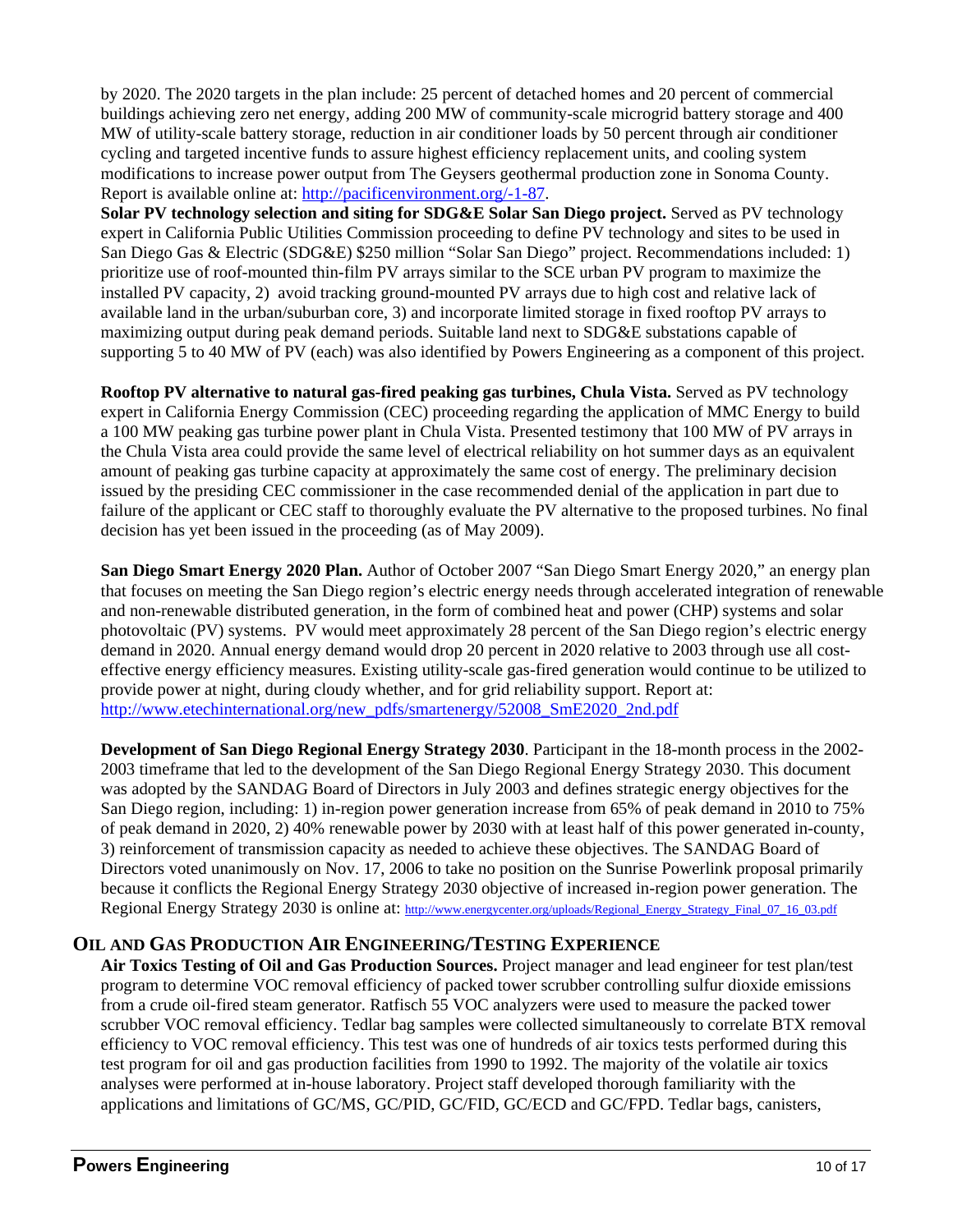sorbent tubes and impingers were used during sampling, along with isokinetic tests methods for multiple metals and PAHs.

Air Toxics Testing of Glycol Reboiler – Gas Processing Plant. Project manager for test program to determine emissions of BTXE from glycol reboiler vent at gas processing facility handling 12 MM/cfd of produced gas. Developed innovative test methods to accurately quantify BTXE emissions in reboiler vent gas.

**Air Toxics Emissions Inventory Plan.** Lead engineer for the development of generic air toxics emission estimating techniques (EETs) for oil and gas production equipment. This project was performed for the Western States Petroleum Association in response to the requirements of the California Air Toxics "Hot Spots" Act. EETs were developed for all point and fugitive oil and gas production sources of air toxics, and the specific air toxics associated with each source were identified. A pooled source emission test methodology was also developed to moderate the cost of source testing required by the Act.

**Fugitive NMHC Emissions from TEOR Production Field.** Project manager for the quantification of fugitive Nonmethane hydrocarbon (NMHC) emissions from a thermally enhanced oil recovery (TEOR) oil production field in Kern County, CA. This program included direct measurement of NMHC concentrations in storage tank vapor headspace and the modification of available NMHC emission factors for NMHC-emitting devices in TEOR produced gas service, such as wellheads, vapor trunklines, heat exchangers, and compressors. Modification of the existing NMHC emission factors was necessary due to the high concentration of  $CO<sub>2</sub>$  and water vapor in TEOR produced gases.

**Fugitive Air Emissions Testing of Oil and Gas Production Fields.** Project manager for test plan/test program to determine VOC and air toxics emissions from oil storage tanks, wastewater storage tanks and produced gas lines. Test results were utilized to develop comprehensive air toxics emissions inventories for oil and gas production companies participating in the test program.

**Oil and Gas Production Field Air Emissions Inventory and Air Modeling.** Project manager for oil and gas production field risk assessment. Project included review and revision of the existing air toxics emission inventory, air dispersion modeling, and calculation of the acute health risk, chronic non-carcinogenic risk and carcinogenic risk of facility operations. Results indicated that fugitive H<sub>2</sub>S emissions from facility operations posed a potential health risk at the facility fenceline.

## **TITLE V PERMIT APPLICATION/MONITORING PLAN EXPERIENCE**

**Title V Permit Application San Diego County Industrial Facility.** Project engineer tasked with preparing streamlined Title V operating permit for U.S. Navy facilities in San Diego. Principal emission units included chrome plating, lead furnaces, IC engines, solvent usage, aerospace coating and marine coating operations. For each device category in use at the facility, federal MACT requirements were integrated with District requirements in user friendly tables that summarized permit conditions and compliance status.

**Title V Permit Application Device Templates - Oil and Gas Production Industry.** Project manager and lead engineer to prepare Title V permit application "templates" for the Western States Petroleum Association (WSPA). The template approach was chosen by WSPA to minimize the administrative burden associated with listing permit conditions for a large number of similar devices located at the same oil and gas production facility. Templates are being developed for device types common to oil and gas production operations. Device types include: boilers, steam generators, process heaters, gas turbines, IC engines, fixed-roof storage tanks, fugitive components, flares, and cooling towers. These templates will serve as the core of Title V permit applications prepared for oil and gas production operations in California.

**Title V Permit Application - Aluminum Rolling Mill.** Project manager and lead engineer for Title V permit application prepared for largest aluminum rolling mill in the western U.S. Responsible for the overall direction of the permit application project, development of a monitoring plan for significant emission units, and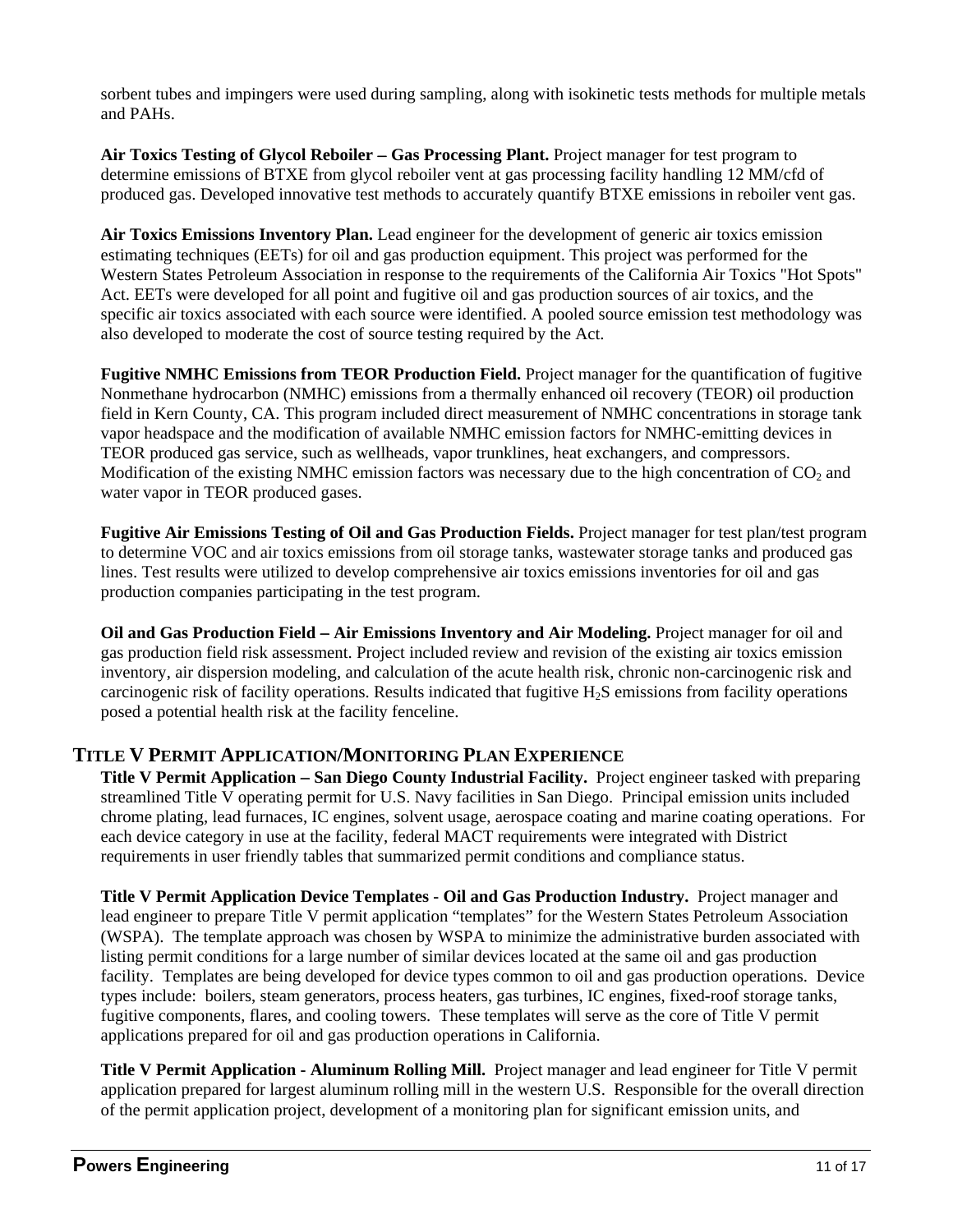development of a hazardous air pollutant (HAP) emissions inventory. The project involved extensive onsite data gathering, frequent interaction with the plant's technical and operating staff, and coordination with legal counsel and subcontractors. The permit application was completed on time and in budget.

**Title V Model Permit - Oil and Gas Production Industry.** Project manager and lead engineer for the comparative analysis of regional and federal requirements affecting oil and gas production industry sources located in the San Joaquin Valley. Sources included gas turbines, IC engines, steam generators, storage tanks, and process fugitives. From this analysis, a model applicable requirements table was developed for a sample device type (storage tanks) that covered the entire population of storage tanks operated by the industry. The U.S. EPA has tentatively approved this model permit approach, and work is ongoing to develop comprehensive applicable requirements tables for each major category of sources operated by the oil and gas industry in the San Joaquin Valley.

**Title V Enhanced Monitoring Evaluation of Oil and Gas Production Sources.** Lead engineer to identify differences in proposed EPA Title V enhanced monitoring protocols and the current monitoring requirements for oil and gas production sources in the San Joaquin Valley. The device types evaluated included: steam generators, stationary ICEs, gas turbines, fugitives, fixed roof storage tanks, and thermally enhanced oil recovery (TEOR) well vents. Principal areas of difference included: more stringent Title V O&M requirements for parameter monitors (such as temperature, fuel flow, and  $O_2$ ), and more extensive Title V recordkeeping requirements.

# **RACT/BARCT/BACT EVALUATIONS**

**BACT Evaluation of Wool Fiberglass Insulation Production Line.** Project manager and lead engineer for BACT evaluation of a wool fiberglass insulation production facility. The BACT evaluation was performed as a component of a PSD permit application. The BACT evaluation included a detailed analysis of the available control options for forming, curing and cooling sections of the production line. Binder formulations, wet electrostatic precipitators, wet scrubbers, and thermal oxidizers were evaluated as potential  $PM_{10}$  and VOC control options. Low  $NO<sub>x</sub>$  burner options and combustion control modifications were examined as potential  $NO<sub>x</sub>$  control techniques for the curing oven burners. Recommendations included use of a proprietary binder formulation to achieve PM<sub>10</sub> and VOC BACT, and use of low-NO<sub>x</sub> burners in the curing ovens to achieve NO<sub>x</sub> BACT. The PSD application is currently undergoing review by EPA Region 9.

**RACT/BARCT Reverse Jet Scrubber/Fiberbed Mist Eliminator Retrofit Evaluation.** Project manager and lead engineer on project to address the inability of existing wet electrostatic precipitators (ESPs) and atomized mist scrubbers to adequately remove low concentration submicron particulate from high volume recovery boiler exhaust gas at the Alaska Pulp Corporation mill in Sitka, AK. The project involved thorough on-site inspections of existing control equipment, detailed review of maintenance and performance records, and a detailed evaluation of potential replacement technologies. These technologies included a wide variety of scrubbing technologies where manufacturers claimed high removal efficiencies on submicron particulate in high humidity exhaust gas. Packed tower scrubbers, venturi scrubbers, reverse jet scrubbers, fiberbed mist eliminators and wet ESPs were evaluated. Final recommendations included replacement of atomized mist scrubber with reverse jet scrubber and upgrading of the existing wet ESPs. The paper describing this project was published in the May 1992 TAPPI Journal.

**Aluminum Smelter RACT Evaluation - Prebake.** Project manager and technical lead for CO and PM10 RACT evaluation for prebake facility. Retrofit control options for CO emissions from the anode bake furnace, potline dry scrubbers and the potroom roof vents were evaluated.  $PM_{10}$  emissions from the coke kiln, potline dry scrubbers, potroom roof vents, and miscellaneous potroom fugitive sources were addressed. Four CO control technologies were identified as technologically feasible for potline CO emissions: potline current efficiency improvement through the addition of underhung busswork and automated puncher/feeders, catalytic incineration, recuperative incineration and regenerative incineration. Current efficiency improvement was identified as probable CO RACT if onsite test program demonstrated the effectiveness of this approach. Five  $PM_{10}$  control technologies were identified as technologically feasible: increased potline hooding efficiency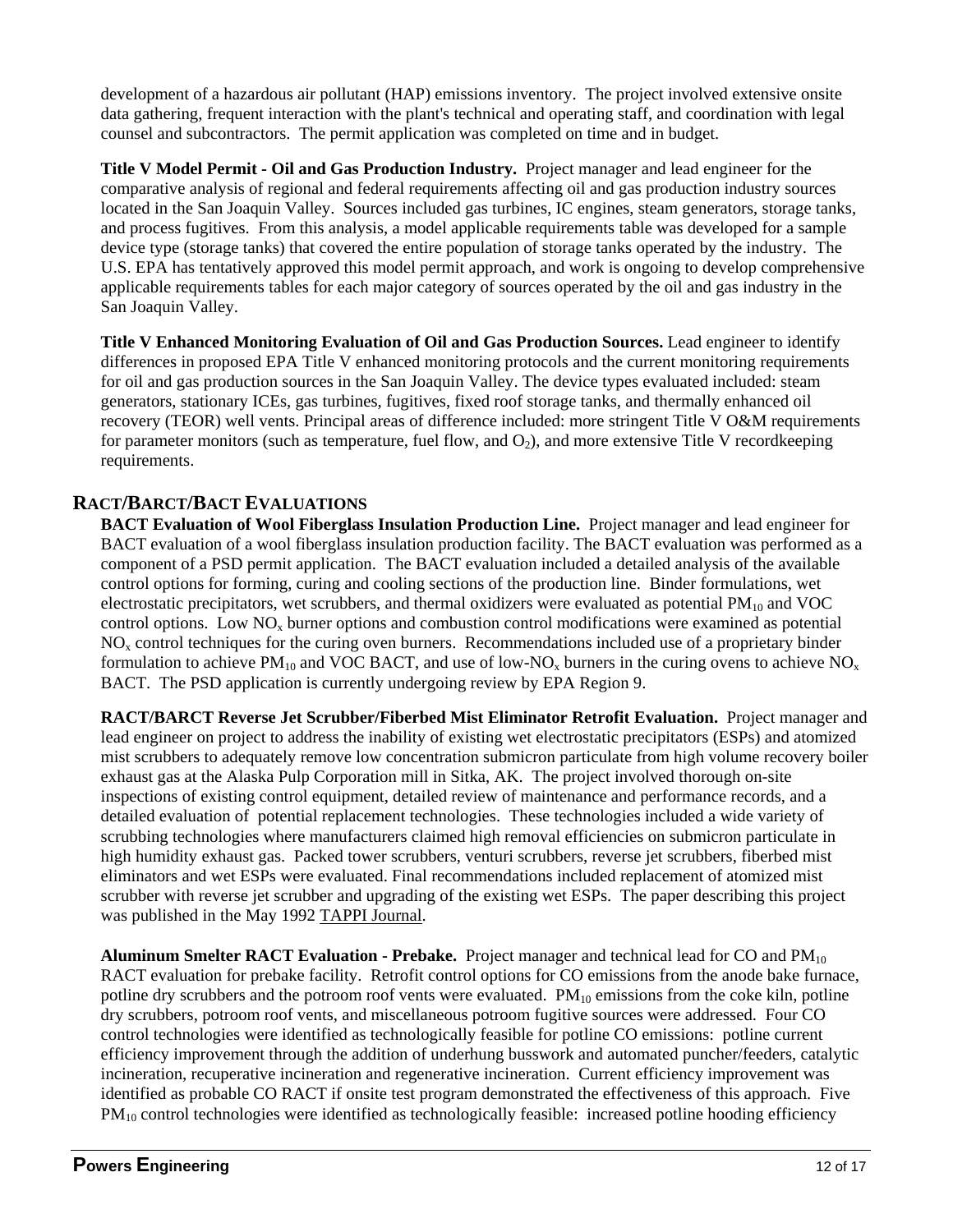through redesign of shields, the addition of a dense-phase conveying system, increased potline air evacuation rate, wet scrubbing of roof vent emissions, and fabric filter control of roof vent emissions. The cost of these potential PM<sub>10</sub> RACT controls exceeded regulatory guidelines for cost effectiveness, though testing of modified shield configurations and dense-phase conveying is being conducted under a separate regulatory compliance order.

**RACT/BACT Testing/Evaluation of PM<sub>10</sub> Mist Eliminators on Five-Stand Cold Mill.** Project manager and lead engineer for fiberbed mist eliminator and mesh pad mist eliminator comparative pilot test program on mixed phase aerosol  $(PM_{10})$ /gaseous hydrocarbon emissions from aluminum high speed cold rolling mill. Utilized modified EPA Method 5 sampling train with portion of sample gas diverted (after particulate filter) to Ratfisch 55 VOC analyzer. This was done to permit simultaneous quantification of aerosol and gaseous hydrocarbon emissions in the exhaust gas. The mesh pad mist eliminator demonstrated good control of  $PM_{10}$ emissions, though test results indicated that the majority of captured  $PM_{10}$  evaporated in the mesh pad and was emitted as VOC.

**Aluminum Remelt Furnace/Rolling Mill RACT Evaluations.** Lead engineer for comprehensive CO and PM<sub>10</sub> RACT evaluation for the largest aluminum sheet and plate rolling mill in western U.S. Significant sources of CO emissions from the facility included the remelt furnaces and the coater line. The potential CO RACT options for the remelt furnaces included: enhanced maintenance practices, preheating combustion air, installation of fully automated combustion controls, and energy efficiency modifications. The coater line was equipped with an afterburner for VOC and CO destruction prior to the initiation of the RACT study. It was determined that the afterburner meets or exceeds RACT requirements for the coater line. Significant sources of PM<sub>10</sub> emissions included the remelt furnaces and the 80-inch hot rolling mill. Chlorine fluxing in the melting and holding furnaces was identified as the principal source of  $PM_{10}$  emissions from the remelt furnaces. The facility is in the process of minimizing/eliminating fluxing in the melting furnaces, and exhaust gases generated in holding furnaces during fluxing will be ducted to a baghouse for  $PM_{10}$  control. These modifications are being performed under a separate compliance order, and were determined to exceed RACT requirements. A water-based emulsion coolant and inertial separators are currently in use on the 80-inch hot mill for  $PM_{10}$ control. Current practices were determined to meet/exceed  $PM_{10}$  RACT for the hot mill. Tray tower absorption/recovery systems were also evaluated to control  $PM_{10}$  emissions from the hot mill, though it was determined that the technical/cost feasibility of using this approach on an emulsion-based coolant had not yet been adequately demonstrated.

**BARCT Low NO<sub>x</sub> Burner Conversion – Industrial Boilers.** Lead engineer for evaluation of low NO<sub>x</sub> burner options for natural gas-fired industrial boilers. Also evaluated methanol and propane as stand-by fuels to replace existing diesel stand-by fuel system. Evaluated replacement of steam boilers with gas turbine cogeneration system.

**BACT Packed Tower Scrubber/Mist Eliminator Performance Evaluations.** Project manager and lead engineer for Navy-wide plating shop air pollution control technology evaluation and emissions testing program. Mist eliminators and packed tower scrubbers controlling metal plating processes, which included hard chrome, nickel, copper, cadmium and precious metals plating, were extensively tested at three Navy plating shops. Chemical cleaning and stripping tanks, including hydrochloric acid, sulfuric acid, chromic acid and caustic, were also tested. The final product of this program was a military design specification for plating and chemical cleaning shop air pollution control systems. The hydrochloric acid mist sampling procedure developed during this program received a protected patent.

**BACT Packed Tower Scrubber/UV Oxidation System Pilot Test Program.** Technical advisor for pilot test program of packed tower scrubber/ultraviolet (UV) light VOC oxidation system controlling VOC emissions from microchip manufacturing facility in Los Angeles. The testing was sponsored in part by the SCAQMD's Innovative Technology Demonstration Program, to demonstrate this innovative control technology as BACT for microchip manufacturing operations. The target compounds were acetone, methylethylketone (MEK) and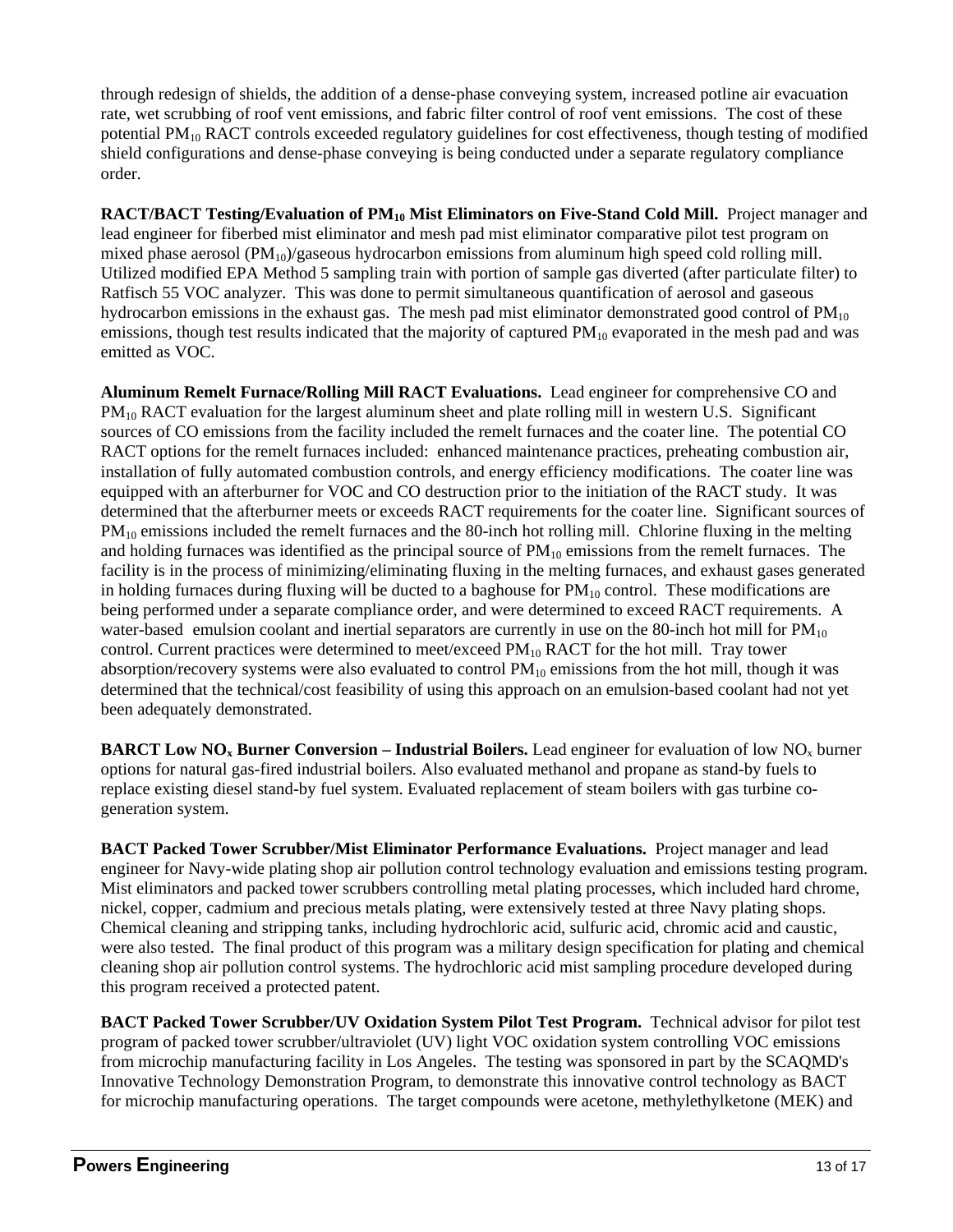1,1,1-trichloroethane, and compound concentrations ranged from 10-100 ppmv. The single stage packed tower scrubber consistently achieved greater than 90% removal efficiency on the target compounds. The residence time required in the UV oxidation system for effective oxidation of the target compounds proved significantly longer than the residence time predicted by the manufacturer.

 **BACT Pilot Testing of Venturi Scrubber on Gas/Aerosol VOC Emission Source.** Technical advisor for project to evaluate venturi scrubber as BACT for mixed phase aerosol/gaseous hydrocarbon emissions from deep fat fryer. Venturi scrubber demonstrated high removal efficiency on aerosol, low efficiency on VOC emissions. A number of VOC tests indicated negative removal efficiency. This anomaly was traced to a high hydrocarbon concentration in the scrubber water. The pilot unit had been shipped directly to the jobsite from another test location by the manufacturer without any cleaning or inspection of the pilot unit.

**Pulp Mill Recovery Boiler BACT Evaluation.** Lead engineer for BACT analysis for control of SO<sub>2</sub>, NO<sub>x</sub>, CO, TNMHC, TRS and particulate emissions from the proposed addition of a new recovery furnace at a kraft pulp mill in Washington. A "top down" approach was used to evaluate potential control technologies for each of the pollutants considered in the evaluation.

**Air Pollution Control Equipment Design Specification Development.** Lead engineer for the development of detailed Navy design specifications for wet scrubbers and mist eliminators. Design specifications were based on field performance evaluations conducted at the Long Beach Naval Shipyard, Norfolk Naval Shipyard, and Jacksonville Naval Air Station. This work was performed for the U.S. Navy to provide generic design specifications to assist naval facility engineering divisions with air pollution control equipment selection. Also served as project engineer for the development of Navy design specifications for ESPs and fabric filters.

# **CONTINUOUS EMISSION MONITOR (CEM) PROJECT EXPERIENCE**

**Process Heater CO and NO<sub>x</sub> CEM Relative Accuracy Testing.** Project manager and lead engineer for process heater CO and  $NO<sub>x</sub>$  analyzer relative accuracy test program at petrochemical manufacturing facility. Objective of test program was to demonstrate that performance of onsite CO and  $NO<sub>x</sub>$  CEMs was in compliance with U.S. EPA "Boiler and Industrial Furnace" hazardous waste co-firing regulations. A TECO Model 48 CO analyzer and a TECO Model 10  $NO<sub>x</sub>$  analyzer were utilized during the test program to provide  $+1$  ppm measurement accuracy, and all test data was recorded by an automated data acquisition system. One of the two process heater CEM systems tested failed the initial test due to leaks in the gas conditioning system. Troubleshooting was performed using  $O_2$  analyzers, and the leaking component was identified and replaced. This CEM system met all CEM relative accuracy requirements during the subsequent retest.

Performance Audit of NO<sub>x</sub> and SO<sub>2</sub> CEMs at Coal-Fired Power Plant. Lead engineer on system audit and challenge gas performance audit of  $NO<sub>x</sub>$  and  $SO<sub>2</sub>$  CEMs at a coal-fired power plant in southern Nevada. Dynamic and instrument calibration checks were performed on the CEMs. A detailed visual inspection of the CEM system, from the gas sampling probes at the stack to the CEM sample gas outlet tubing in the CEM trailer, was also conducted. The CEMs passed the dynamic and instrument calibration requirements specified in EPA's Performance Specification Test - 2 ( $NO<sub>x</sub>$  and  $SO<sub>2</sub>$ ) alternative relative accuracy requirements.

# **LATIN AMERICA ENVIRONMENTAL PROJECT EXPERIENCE**

**Preliminary Design of Ambient Air Quality Monitoring Network Lima, Peru.** Project leader for project to prepare specifications for a fourteen station ambient air quality monitoring network for the municipality of Lima, Peru. Network includes four complete gaseous pollutant, particulate, and meteorological parameter monitoring stations, as well as eight  $PM_{10}$  and TSP monitoring stations.

**Evaluation of Proposed Ambient Air Quality Network Modernization Project Venezuela.** Analyzed a plan to modernize and expand the ambient air monitoring network in Venezuela. Project was performed for the U.S. Trade and Development Agency. Direct interaction with policy makers at the Ministerio del Ambiente y de los Recursos Naturales Renovables (MARNR) in Caracas was a major component of this project.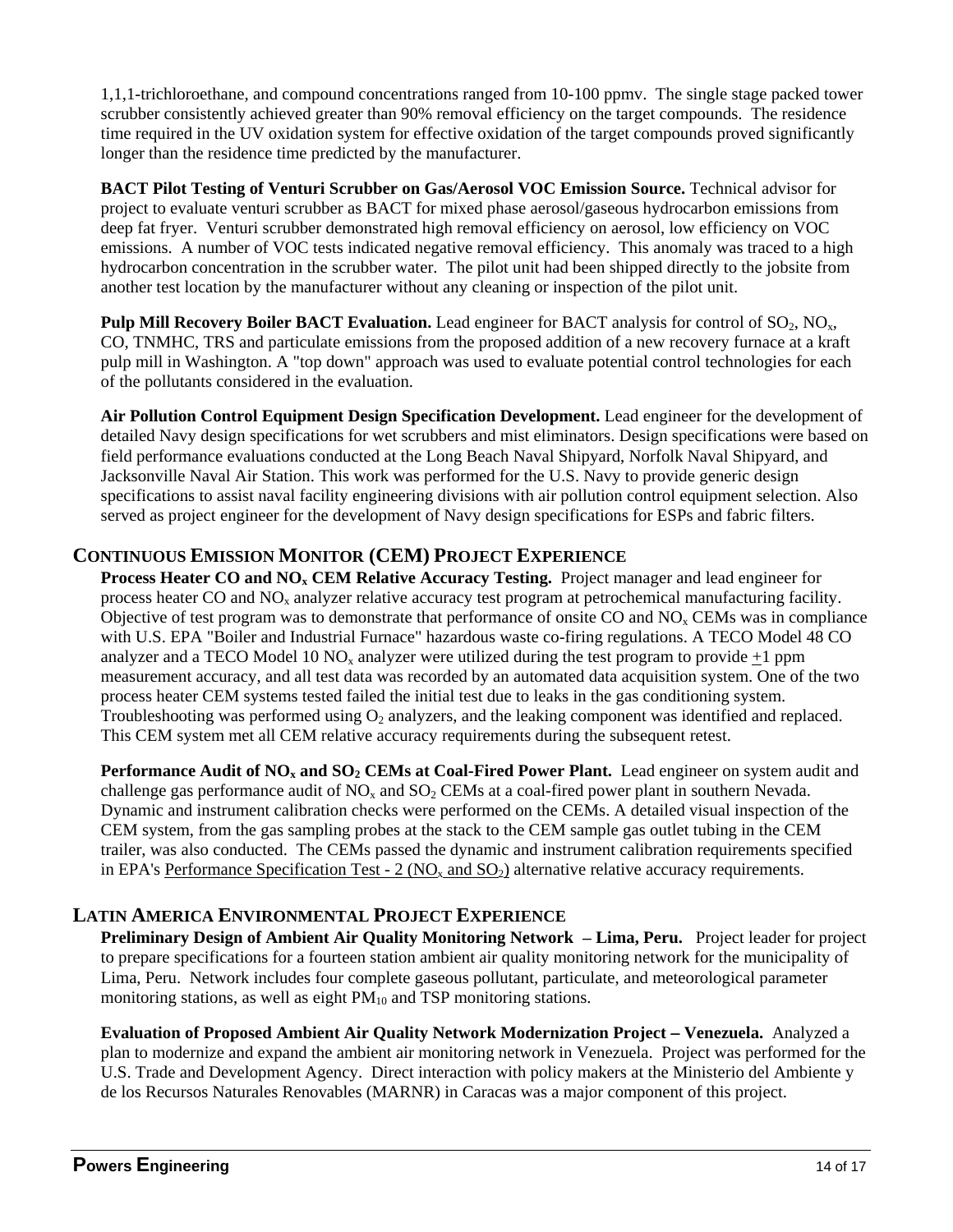**Evaluation of U.S.-Mexico Border Region Copper Smelter Compliance with Treaty Obligations Mexico.** Project manager and lead engineer to evaluate compliance of U.S. and Mexican border region copper smelters with the  $SO<sub>2</sub>$  monitoring, recordkeeping and reporting requirements in Annex IV [Copper Smelters] of the La Paz Environmental Treaty. Identified potential problems with current ambient and stack monitoring practices that could result in underestimating the impact of  $SO<sub>2</sub>$  emissions from some of these copper smelters. Identified additional source types, including hazardous waste incinerators and power plants, that should be considered for inclusion in the La Paz Treaty process.

**Development of Air Emission Limits for ICE Cogeneration Plant - Panamá.** Lead engineer assisting U.S. cogeneration plant developer to permit an ICE cogeneration plant at a hotel/casino complex in Panama. Recommended the use of modified draft World Bank  $NO<sub>x</sub>$  and PM limits for ICE power plants. The modification consisted of adding a thermal efficiency factor adjustment to the draft World Bank NO<sub>x</sub> and PM limits. These proposed ICE emission limits are currently being reviewed by Panamanian environmental authorities.

**Mercury Emissions Inventory for Stationary Sources in Northern Mexico.** Project manager and lead engineer to estimate mercury emissions from stationary sources in Northern Mexico. Major potential sources of mercury emissions include solid- and liquid-fueled power plants, cement kilns co-firing hazardous waste, and non-ferrous metal smelters. Emission estimates were provided for approximately eighty of these sources located in Northern Mexico. Coordinated efforts of two Mexican subcontractors, located in Mexico City and Hermosillo, to obtain process throughput data for each source included in the inventory.

**Translation of U.S. EPA Scrap Tire Combustion Emissions Estimation Document – Mexico.** Evaluated the Translated a U.S. EPA scrap tire combustion emissions estimation document from English to Spanish for use by Latin American environmental professionals.

**Environmental Audit of Aluminum Production Facilities Venezuela.** Evaluated the capabilities of existing air, wastewater and solid/hazardous waste control systems used by the aluminum industry in eastern Venezuela. This industry will be privatized in the near future. Estimated the cost to bring these control systems into compliance with air, wastewater and solid/hazardous waste standards recently promulgated in Venezuela. Also served as technical translator for team of U.S. environmental engineers involved in the due diligence assessment.

**Assessment of Environmental Improvement Projects Chile and Peru.** Evaluated potential air, water, soil remediation and waste recycling projects in Lima, Peru and Santiago, Chile for feasibility study funding by the U.S. Trade and Development Agency. Project required onsite interaction with in-country decisionmakers (in Spanish). Projects recommended for feasibility study funding included: 1) an air quality technical support project for the Santiago, Chile region, and 2) soil remediation/metals recovery projects at two copper mine/smelter sites in Peru.

**Air Pollution Control Training Course Mexico.** Conducted two-day Spanish language air quality training course for environmental managers of assembly plants in Mexicali, Mexico. Spanish-language course manual prepared by Powers Engineering. Practical laboratory included training in use of combustion gas analyzer, flame ionization detector (FID), photoionization detector (PID), and occupational sampling.

**Stationary Source Emissions Inventory – Mexico.** Developed a comprehensive air emissions inventory for stationary sources in Nogales, Sonora. This project requires frequent interaction with Mexican state and federal environmental authorities. The principal Powers Engineering subcontractor on this project is a Mexican firm located in Hermosillo, Sonora.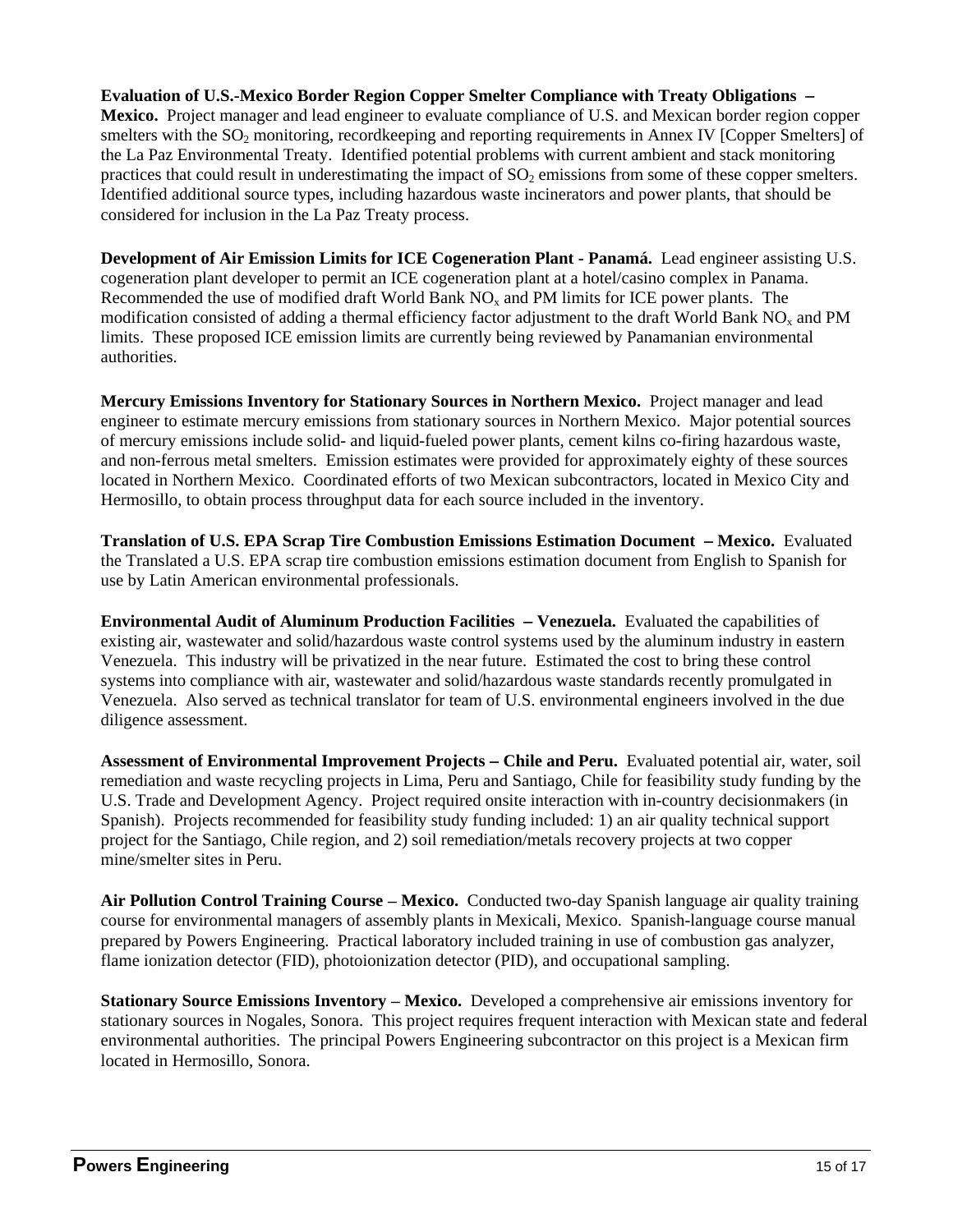**VOC Measurement Program Mexico.** Performed a comprehensive volatile organic compound (VOC) measurements program at a health products fabrication plant in Mexicali, Mexico. An FID and PID were used to quantify VOCs from five processes at the facility. Occupational exposures were also measured. Worker exposure levels were above allowable levels at several points in the main assembly area.

**Renewable Energy Resource Assessment Proposal – Panama.** Translated and managed winning bid to evaluate wind energy potential in Panama. Direct interaction with the director of development at the national utility monopoly (IRHE) was a key component of this project.

**Comprehensive Air Emissions Testing at Assembly Plant – Mexico.** Project manager and field supervisor of emissions testing for particulates,  $NO<sub>x</sub>$ ,  $SO<sub>2</sub>$  and CO at turbocharger/air cooler assembly plant in Mexicali, Mexico. Source specific emission rates were developed for each point source at the facility during the test program. Translated test report into Spanish for review by the Mexican federal environmental agency (SEMARNAP).

**Air Pollution Control Equipment Retrofit Evaluation Mexico.** Project manager and lead engineer for comprehensive evaluation of air pollution control equipment and industrial ventilation systems in use at assembly plant consisting of four major facilities. Equipment evaluated included fabric filters controlling blast booth emissions, electrostatic precipitator controlling welding fumes, and industrial ventilation systems controlling welding fumes, chemical cleaning tank emissions, and hot combustion gas emissions. Recommendations included modifications to fabric filter cleaning cycle, preventative maintenance program for the electrostatic precipitator, and redesign of the industrial ventilation system exhaust hoods to improve capture efficiency.

**Comprehensive Air Emissions Testing at Assembly Plant – Mexico.** Project manager and field supervisor of emissions testing for particulates,  $NO_x$ ,  $SO_2$  and  $CO$  at automotive components assembly plant in Acuña, Mexico. Source-specific emission rates were developed for each point source at the facility during the test program. Translated test report into Spanish.

**Fluent in Spanish.** Studied at the Universidad de Michoacán in Morelia, Mexico, 1993, and at the Colegio de España in Salamanca, Spain, 1987-88. Have lectured (in Spanish) on air monitoring and control equipment at the Instituto Tecnológico de Tijuana. Maintain contact with Comisión Federal de Electricidad engineers responsible for operation of wind and geothermal power plants in Mexico, and am comfortable operating in the Mexican business environment.

### **PUBLICATIONS**

Bill Powers, "*More Distributed Solar Means Fewer New Combustion Turbines*," Natural Gas & Electricity Journal, Vol. 29, Number 2, September 2012, pp. 17-20.

Bill Powers, "*Bay Area Smart Energy 2020,"* March 2012. See: http://pacificenvironment.org/-1-87

Bill Powers, "*Federal Government Betting on Wrong Solar Horse*," Natural Gas & Electricity Journal, Vol. 27, Number 5, December 2010,

Bill Powers, "*Today's California Renewable Energy Strategy—Maximize Complexity and Expense*," Natural Gas & Electricity Journal, Vol. 27, Number 2, September 2010, pp. 19-26.

Bill Powers, "*Environmental Problem Solving Itself Rapidly Through Lower Gas Costs*," Natural Gas & Electricity Journal, Vol. 26, Number 4, November 2009, pp. 9-14.

Bill Powers, "*PV Pulling Ahead, but Why Pay Transmission Costs?*" Natural Gas & Electricity Journal, Vol. 26, Number 3, October 2009, pp. 19-22.